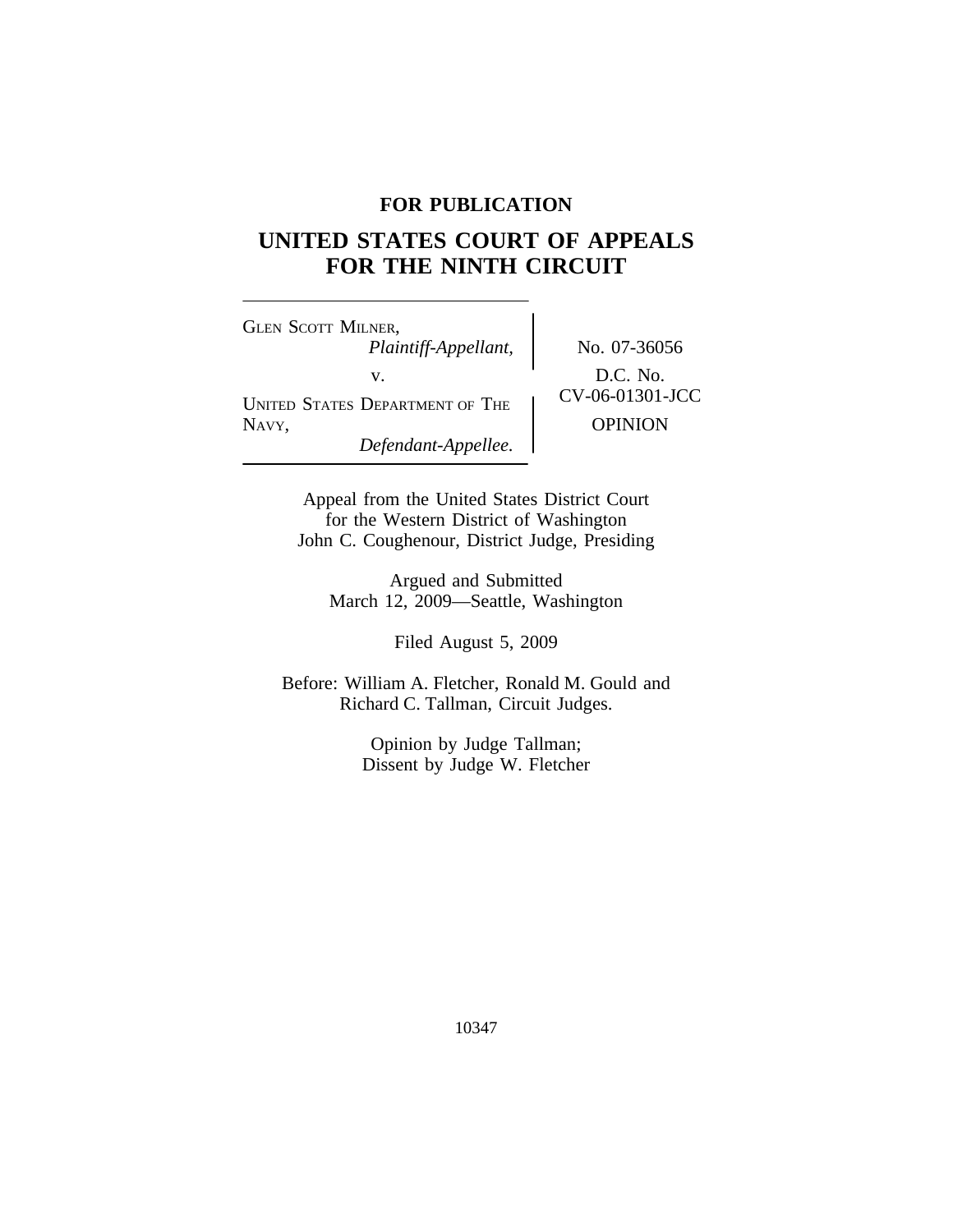# **COUNSEL**

David S. Mann and Keith P. Scully, Seattle, Washington, for the appellant.

Peter A. Winn, Assistant United States Attorney, Seattle, Washington, for the appellee.

# **OPINION**

TALLMAN, Circuit Judge:

This appeal highlights the tension between the public's right of access to government files under the Freedom of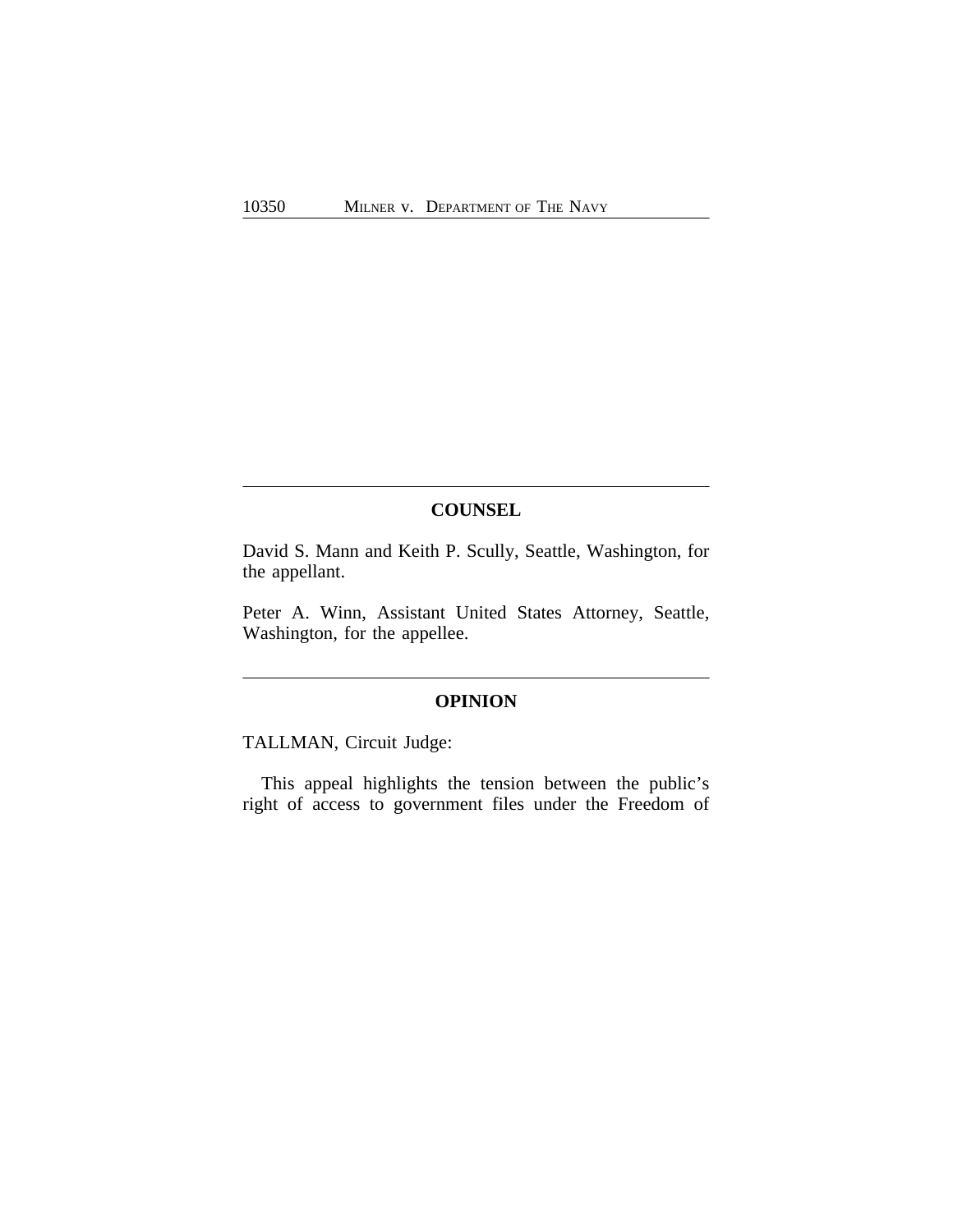Information Act and the countervailing need to preserve sensitive information for efficient and effective government operations. Glen Scott Milner appeals the denial of a request he filed pursuant to the Freedom of Information Act ("FOIA"), 5 U.S.C. § 552. He sought information that would identify the locations and potential blast ranges of explosive ordnance stored at Washington's Naval Magazine Indian Island ("NMII"). The district court granted summary judgment in favor of the Navy. We have jurisdiction under 28 U.S.C. § 1291, and we affirm.

**I**

Indian Island is a small island strategically located in Puget Sound near the towns of Port Hadlock and Port Townsend, Washington. The island is used to store and transship munitions, weapons, weapon components, and explosives for the Navy, U.S. Joint Forces, Department of Homeland Security, and other federal agencies and allied forces. The Navy is responsible for all operations on NMII.

Magazine management and safety operations are conducted pursuant to a Navy manual entitled *Ammunition and Explosives Ashore Safety Regulations for Handling, Storing, and Production Renovation and Shipping* ("OP-5 manual"). Though the Navy considers the OP-5 manual to be restricted information, Milner managed to purchase one section of the manual on the Internet. The portion of the OP-5 manual in the record of this case states:

The purpose of this volume is to acquaint personnel engaged in operations involving ammunition, explosives, and other hazardous materials, and to prescribe standardized safety regulations for the production, renovation, care, handling, storage, preparation for shipment, and disposal of these items.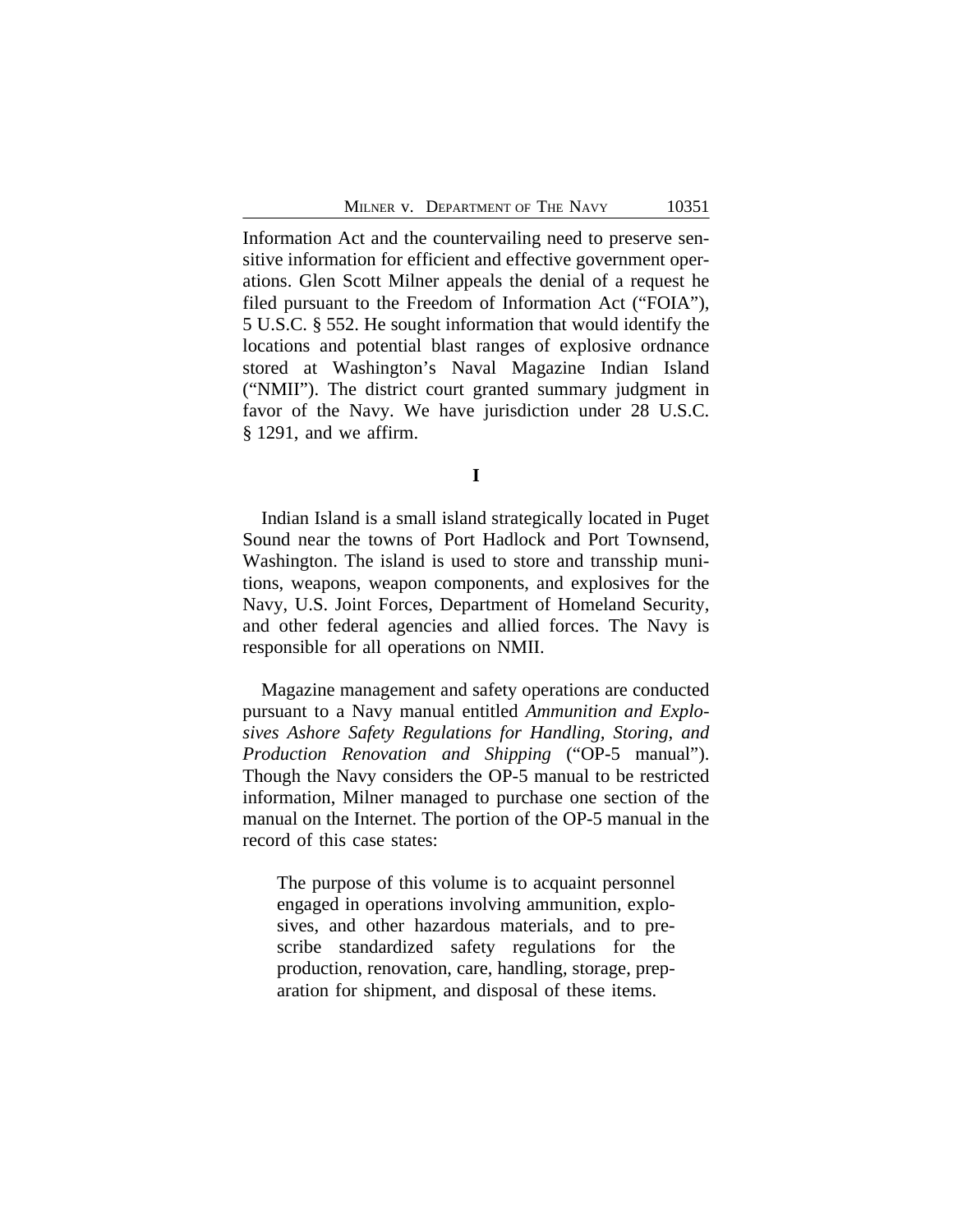The OP-5 manual also calls for development of technical drawings and specifications, which "should be consulted for additional, detailed requirements."

The technical information developed pursuant to the OP-5 manual includes Explosive Safety Quantity Distance ("ESQD") data. The ESQD calculations measure the effects of an explosion at a particular location. The information is expressed either as a mathematical formula or as an arc map, where the center of the arc is the source of an explosion and the arc's periphery is the maximum area over which the force of the explosion would reach. The Navy uses this information to design and construct NMII ammunition storage facilities in compliance with the safety guidelines spelled out in OP-5. The ESQD arcs indicate the maximum amounts of explosives that should be stored in any one storage facility, and minimum distances that various explosives should be stored from one another. This aids the Navy in storing ordnance in such a way that the risk of chain reactions, or "sympathetic detonations," is minimized if one storage facility suffers an attack or accident. The ESQD arcs are "designed to be a long term planning tool for the Navy."

Milner is a Puget Sound resident and a member of the Ground Zero Center for Nonviolent Action, an organization dedicated to raising community awareness of the dangers of the Navy's activities. On December 7, 2003, and January 29, 2004, he submitted two FOIA requests to the Navy.**<sup>1</sup>** He requested three types of documents:

1. [A]ll documents on file regarding [ESQD] arcs or explosive handling zones at the ammunition depot at Indian Island. This would include all documents showing impacts or potential impacts of activities in

<sup>&</sup>lt;sup>1</sup>The district court found Milner's two requests "substantially identical" and treated them as a single FOIA request. We agree with the district court's assessment.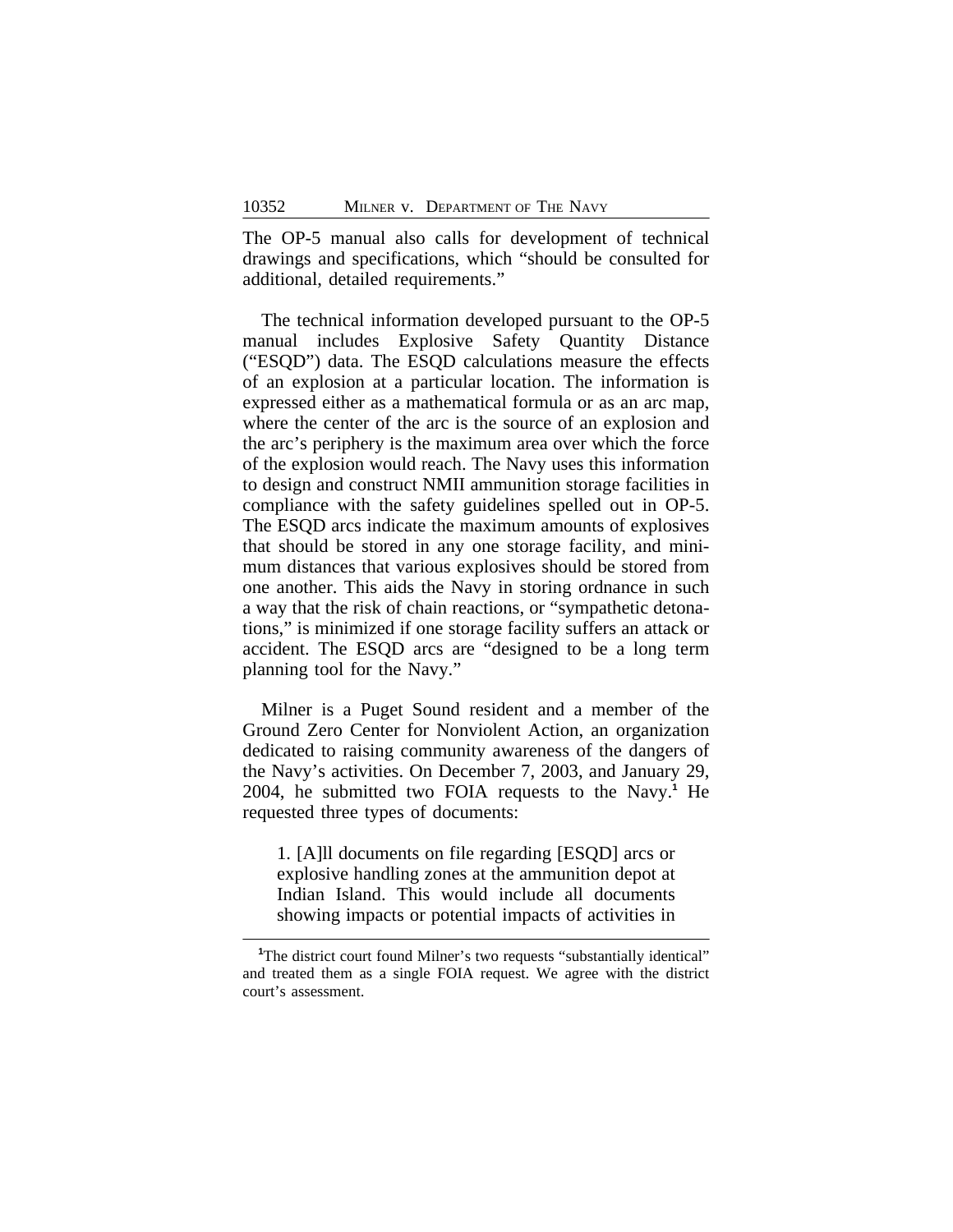the explosive handling zones to the ammunition depot and the surrounding areas;

2. [A]ll maps and diagrams of the ammunition depot at Indian Island which show ESQD arcs or explosive handling zones; and

3. [D]ocuments regarding any safety instructions or operating procedures for Navy or civilian maritime traffic within or near the explosive handling zones or ESQD arcs at the ammunition depot at Indian Island.

The Navy identified 17 document packages totaling about 1,000 pages that met these parameters. The Navy compiled a thorough index of the relevant documents and disclosed most of them to Milner. It withheld only 81 documents, claiming that their disclosure could threaten the security of NMII and the surrounding community.

Milner filed suit under FOIA to compel disclosure of the remaining documents related to ESQD information. Commander George Whitbred, Commanding Officer of NMII, and other officers filed detailed affidavits discussing the nature and uses of the ESQD information. The commander's affidavit specified his concern that the information, if disclosed, could be used to plan an attack or disrupt operations on NMII. Both parties moved for summary judgment. The Navy argued the documents were exempt from disclosure under 5 U.S.C. §§ 552(b)(2) ("Exemption 2") and (b)(7)(f) ("Exemption 7"). The district court granted summary judgment in favor of the Navy under Exemption 2. *Milner v. U.S. Dep't of Navy*, No. C06-1301-JCC, 2007 WL 3228049 (W.D. Wash. Oct. 30, 2007). It did not reach the question whether the documents would also be exempt under Exemption 7. Milner timely appealed.

# **II**

We apply a two-step standard of review to summary judgment in FOIA cases. "The court first determines under a *de*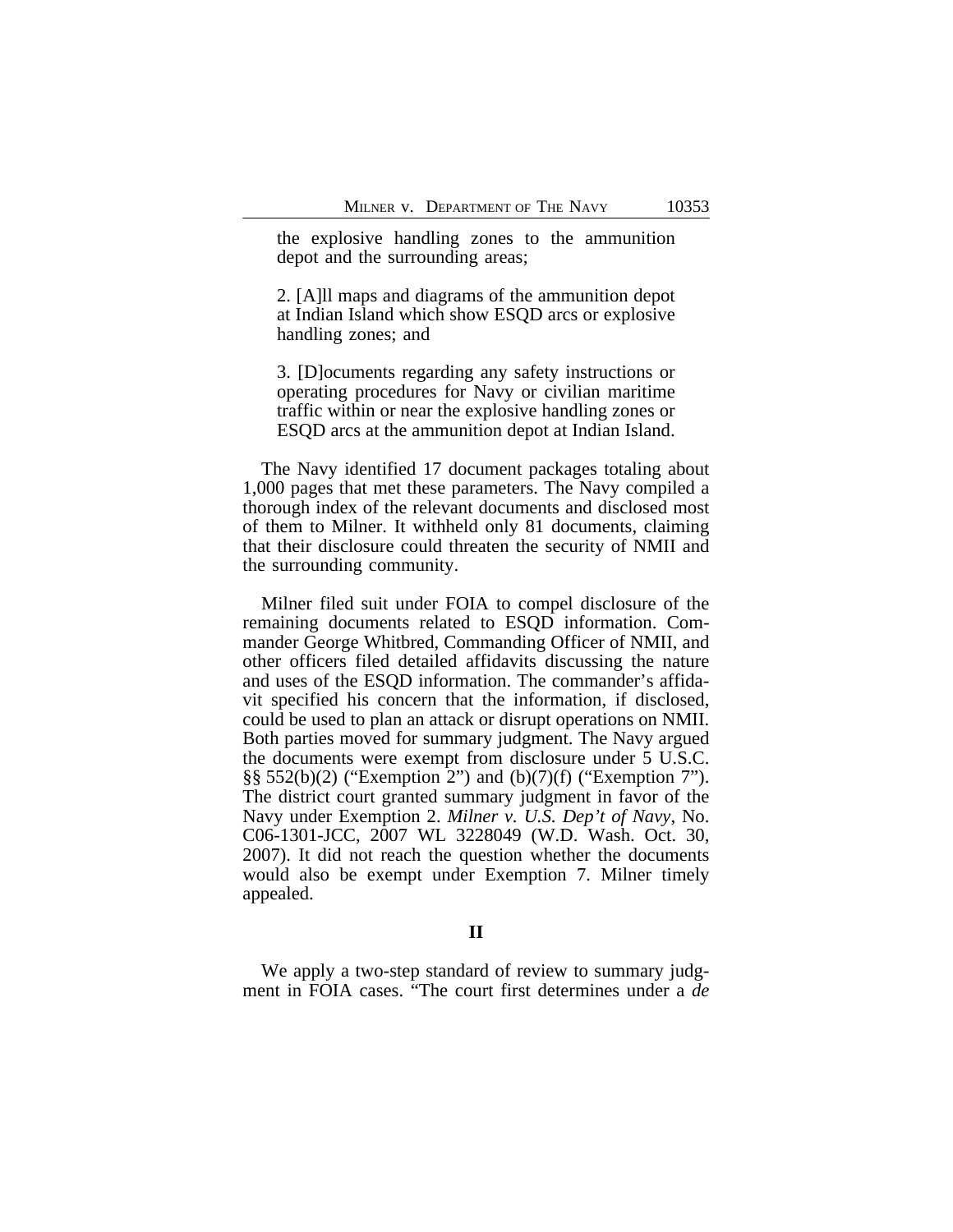*novo* standard whether an adequate factual basis exists to support the district court's decisions. If an adequate factual basis exists, then the district court's conclusions of fact are reviewed for clear error, while legal rulings, including its decision that a particular exemption applies, are reviewed *de novo*." *Lane v. Dep't of Interior*, 523 F.3d 1128, 1135 (9th Cir. 2008) (internal citations omitted). Both parties agree that an adequate factual basis exists to support the district court's decision. They dispute only the applicability of the exemptions from disclosure.

An agency bears the burden of proving it may withhold documents under a FOIA exemption. 5 U.S.C. § 552(a)(4)(B); *U.S. Dep't of State v. Ray*, 502 U.S. 164, 173 (1991). It may meet this burden by submitting affidavits showing that the information falls within the claimed exemption. *Minier v. CIA*, 88 F.3d 796, 800 (9th Cir. 1996). "In evaluating a claim for exemption, a district court must accord substantial weight to [agency] affidavits, provided the justifications for nondisclosure are not controverted by contrary evidence in the record or by evidence of [agency] bad faith." *Id*. (internal quotations omitted).

#### **III**

# **A**

**[1]** FOIA reflects "a general philosophy of full agency disclosure unless information is exempted under clearly delineated statutory language." *Dep't of the Air Force v. Rose*, 425 U.S. 352, 360-61 (1976) (quoting S. Rep. No. 813-89, at 3 (1965)). An agency may withhold a document, or portions thereof, only if the material falls into one of the nine statutory exemptions delineated by Congress in § 552(b). *Id.* at 361. These nine exemptions are "explicitly exclusive." *U.S. Dep't of Justice v. Tax Analysts*, 492 U.S. 136, 151 (1989) (quoting *FAA Adm'r v. Robertson*, 422 U.S. 255, 262 (1975)). The delineated exemptions "are to be interpreted narrowly." *Lahr*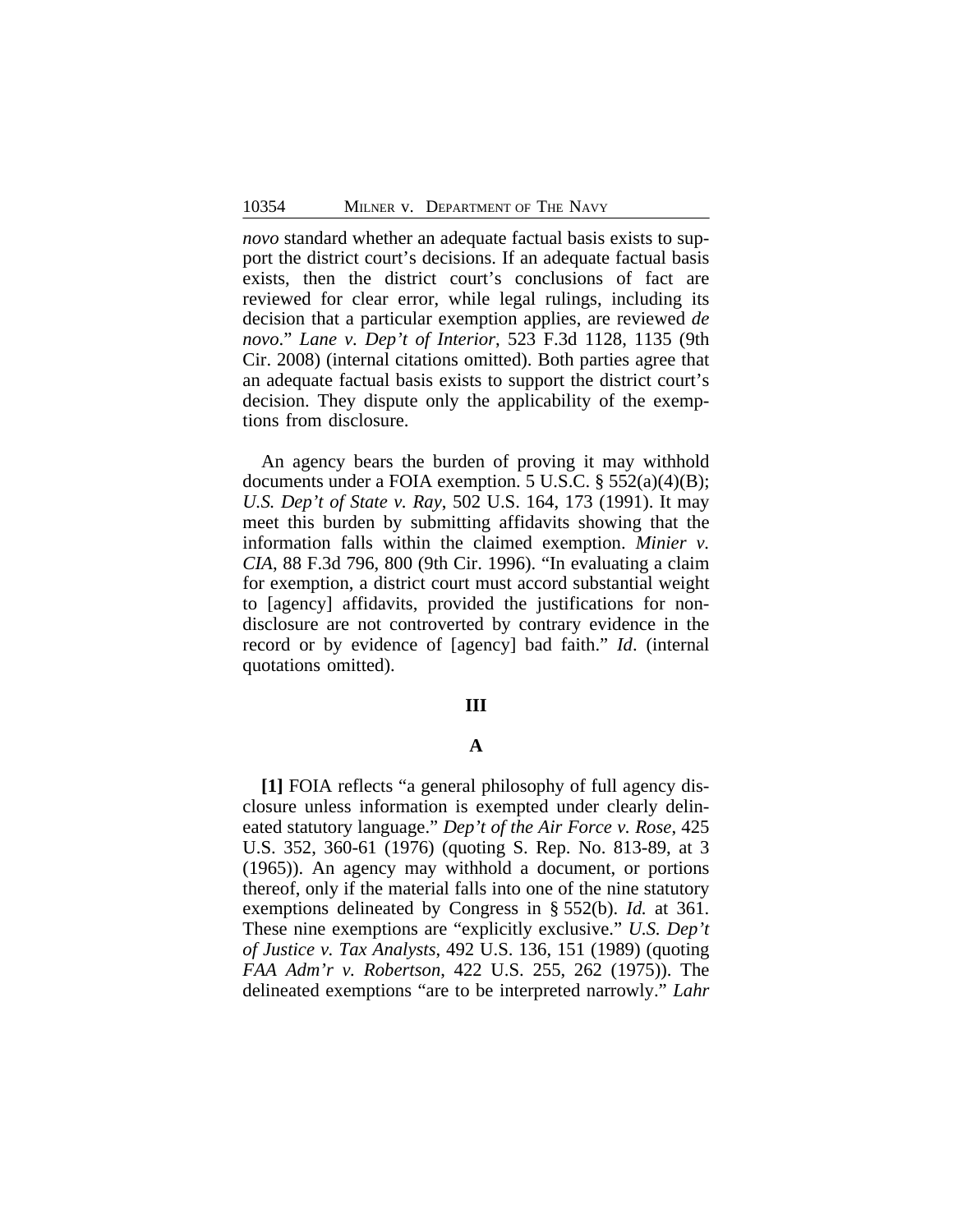*v. NTSB*, 569 F.3d 964, 973 (9th Cir. 2009) (quotation omitted).

**[2]** Our concern in this case is the scope of Exemption 2. That section exempts from disclosure matters that are "related solely to the internal personnel rules and practices of an agency." 5 U.S.C. § 552(b)(2). There are two categories of information that may fall within Exemption 2's ambit—"Low 2" and "High 2." Low 2 materials include rules and practices regarding mundane employment matters such as parking facilities, lunch hours, and sick leave, which are not of "genuine and significant public interest." *See Rose*, 425 U.S. at 363 (citing S. Rep. No. 813-89, at 8 (1965)); *id*. at 369; *Hardy v. Bureau of Alcohol, Tobacco & Firearms*, 631 F.2d 653, 655 (9th Cir. 1980).

**[3]** The High 2 exemption protects more sensitive government information.**<sup>2</sup>** This category applies to "internal personnel rules and practices," disclosure of which "may risk circumvention of agency regulation." *Rose*, 425 U.S. at 369; *see, e.g.*, *Schiller v. NLRB*, 964 F.2d 1205, 1208 (D.C. Cir. 1992) (holding an agency's litigation strategy "does qualify as 'high 2' material because its disclosure would risk circumvention of statutes or agency regulations"). Only the High 2 category is at issue here.

**B**

**[4]** Information may be exempted as High 2 if it (1) fits within the statutory language and  $(2)$  would present a risk of circumvention if disclosed. *See Morley v. CIA*, 508 F.3d 1108,

**<sup>2</sup>**This category developed from Rose, in which the Supreme Court held that Air Force disciplinary studies were not exempt from disclosure because they were a matter of genuine and significant public interest. 425 U.S. at 364-70. However, the Court explicitly left open the question whether Exemption 2 would cover situations "where disclosure may risk circumvention of agency regulation." *Id.* at 369.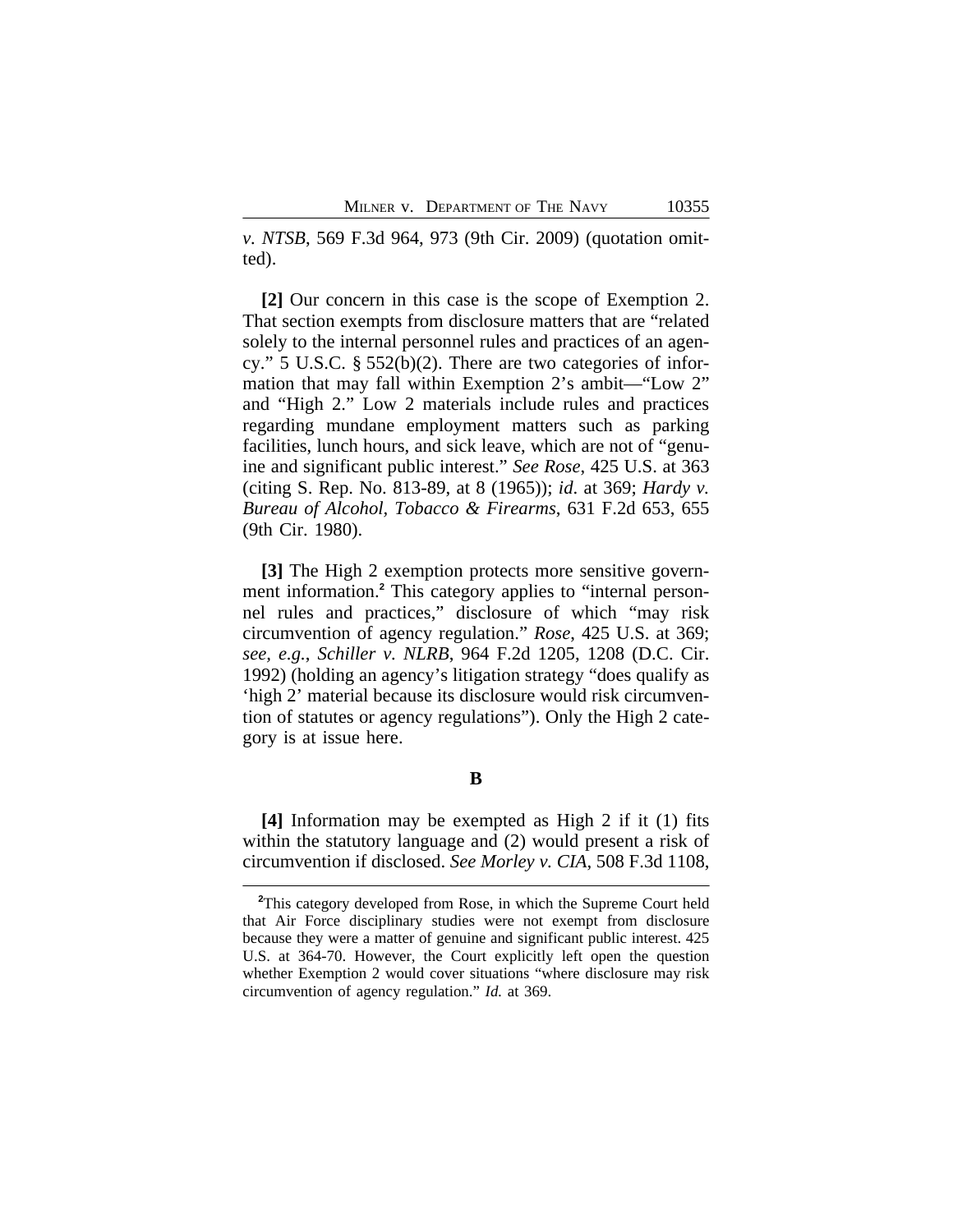1124 (D.C. Cir. 2007) (citing *Schwaner v. Dep't of Air Force*, 898 F.2d 793, 794 (D.C. Cir. 1990)). The essential question in this case is what standard we employ to determine whether the requested information relates sufficiently to the "internal personnel rules and practices" of the agency, as required by the statute. The Navy argues we should apply the "predominantly internal" standard employed by the D.C. Circuit. Milner argues our prior caselaw forecloses this approach, and that our inquiry is limited to whether the information at issue is "law enforcement material."

**[5]** In *Hardy v. Bureau of Alcohol, Tobacco & Firearms*, we addressed the question of circumvention left open in *Rose*. 631 F.2d at 656. We considered FOIA requests for the ATF's *Raids and Searches* manual. We joined the Second Circuit in holding that "law enforcement materials, the disclosure of which may risk circumvention of agency regulation, are exempt under Exemption 2." *Id.* (citing *Caplan v. Bureau of Alcohol, Tobacco & Firearms*, 587 F.2d 544 (2d Cir. 1978)). *Hardy* concluded that the instructions contained in the manual "concern[ed] internal personnel practices" and were therefore exempt from disclosure under Exemption 2. *Id.*

**[6]** Following our decision in *Hardy*, the D.C. Circuit decided *Crooker v. Bureau of Alcohol, Tobacco & Firearms*, 670 F.2d 1051 (D.C. Cir. 1981) (en banc). Like the plaintiff in *Hardy*, the plaintiff in *Crooker* sought disclosure of portions of the same ATF raid manual. Our sister circuit noted that the materials sought were "law enforcement" in nature, but went on to formulate a "predominantly internal" standard to determine which personnel materials could be withheld under Exemption 2. *Id.* at 1072-74.

**[7]** The D.C. Circuit undertook an extensive analysis of FOIA's structure and legislative history, its underlying policy, and the applicable caselaw. It concluded that "the words 'personnel rules and practices' encompass not merely minor employment matters, but may cover other rules and practices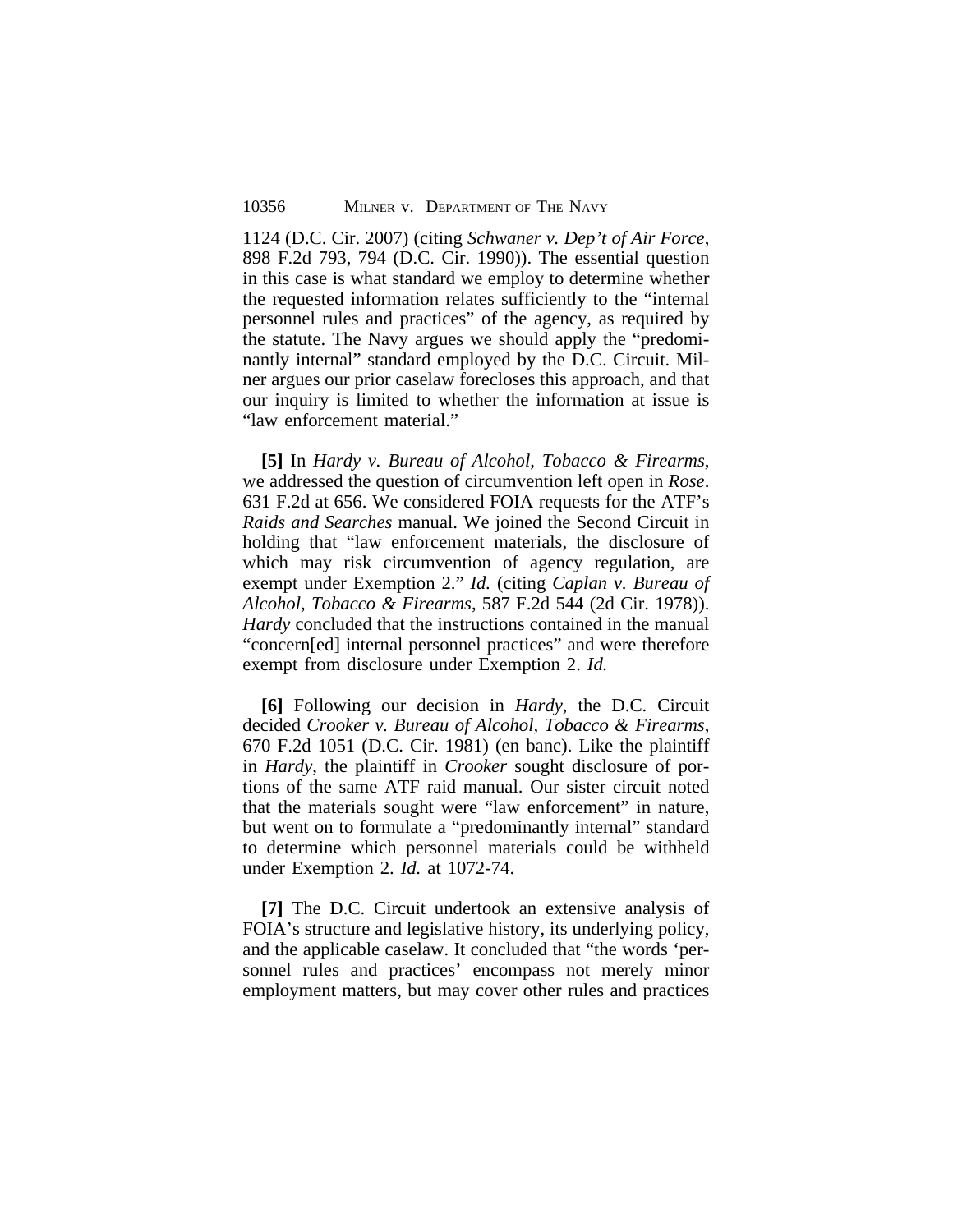governing agency personnel, including significant matters like job training for law enforcement personnel." *Id.* at 1056. To balance the competing implications of the words "related" and "solely," the court settled on the modifier "predominantly."<sup>3</sup> *Id.* at 1056-57; *see Schwaner*, 898 F.2d at 795. The court ultimately determined that documents related to personnel rules and practices should be exempt when the materials are "predominantly internal."

**[8]** The Navy argues that the Ninth Circuit's caselaw post-*Hardy* has essentially adopted this standard, or, in the alternative, that we should do so explicitly. The district court granted summary judgment on this ground, reasoning that our cases take such a broad view of the term "law enforcement" that "the test they embody bears more than a passing resemblance" to the D.C. Circuit's "predominantly internal" standard. *Milner*, 2007 WL 3228049 at \*7. We agree that Exemption 2 is not limited to "law enforcement" materials, and now take the opportunity to formally endorse the D.C. Circuit's analysis, as set forth in *Crooker*. We hold that Exemption 2 shields those personnel materials which are predominantly internal and disclosure of which would present a risk of circumvention of agency regulation.

Our existing caselaw is consistent with the D.C. Circuit's approach. *Hardy* held that "law enforcement materials, the disclosure of which may risk circumvention of agency regulation, are exempt under Exemption 2." 631 F.2d at 656. It did not hold that *only* law enforcement materials are exempt

**<sup>3</sup>**The court relied on Judge Leventhal's analysis in a prior case:

<sup>[</sup>P]ushed to their logical ends, "relating" is potentially allencompassing while "solely" is potentially all-excluding. It seems unlikely that Congress intended either extreme, and that "solely" in this context has to be given the construction, consonant with reasonableness, of "predominantly."

*Crooker*, 670 F.2d at 1056-57 (quoting *Vaughn v. Rosen*, 523 F.2d 1136, 1150-51 (D.C. Cir. 1975) (Leventhal, J., concurring)).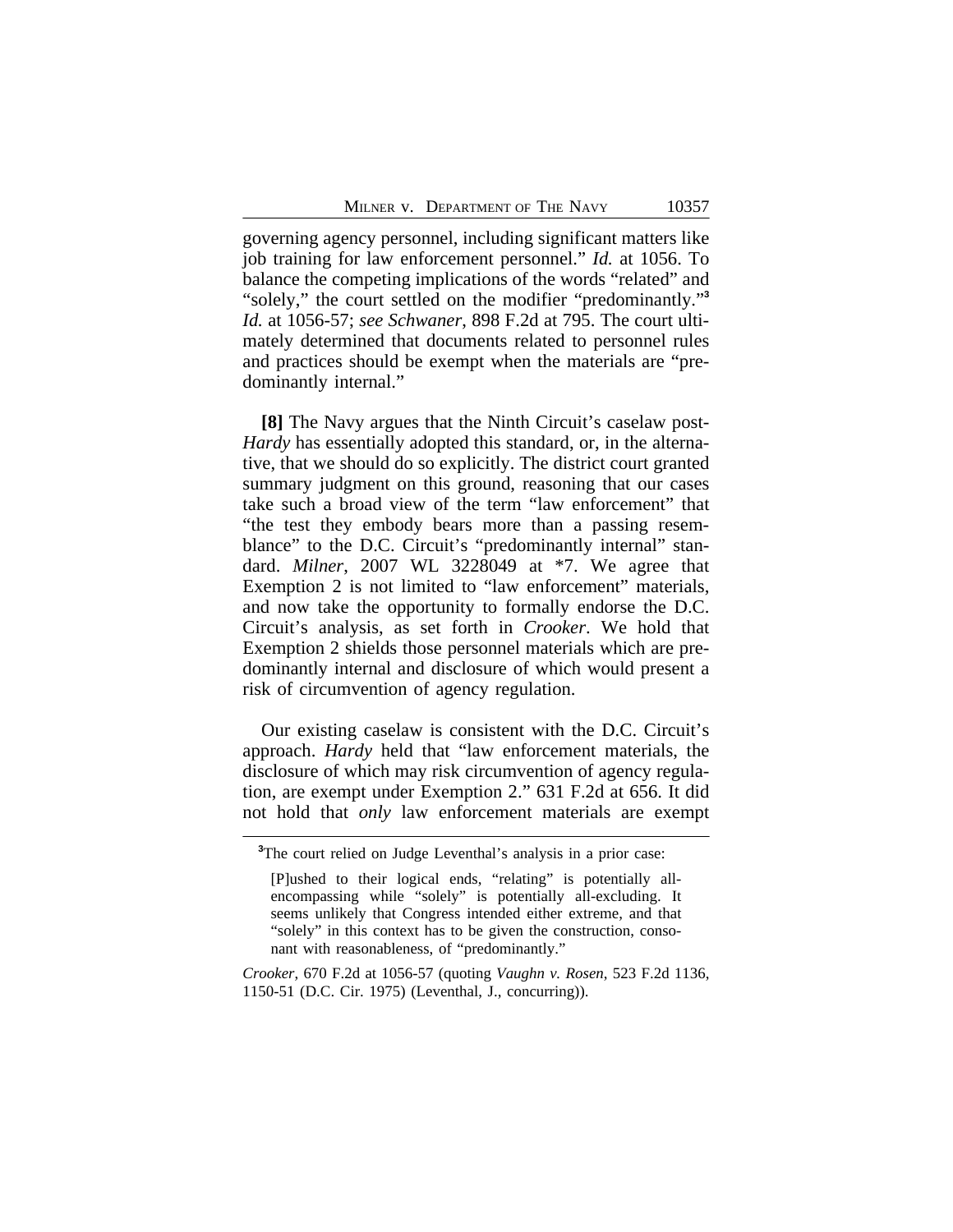under Exemption 2. The shorthand descriptor "law enforcement materials" was apt in *Hardy* because the case concerned policies and procedures for executing search warrants. The *Crooker* court apparently understood that *Hardy* addressed law enforcement materials but did not limit Exemption 2 to such information, relying on *Hardy* without adopting or even considering the use of "law enforcement" as a generally applicable standard. 670 F.2d at 72. The *Crooker* court, like the Second Circuit in *Caplan* and our panel in *Hardy*, used "law enforcement" to describe the materials at issue. *Id.* at 1056, 1057. It went on to determine that the manuals were "predominantly internal" and that their disclosure "significantly risks circumvention of the federal statutes or regulations." *Id.* at 1073-75.

**[9]** *Maricopa Audubon Society v. United States Forest Service*, 108 F.3d 1082 (9th Cir. 1997), our most recent case examining Exemption 2, also treated the "law enforcement" test as merely one way to meet Exemption 2's requirements. *Maricopa* first held generally that goshawk nesting site data does not "relate 'solely,' or even predominantly, 'to the internal personnel rules and practices of an agency.' " *Id.* at 1085 (quoting 5 U.S.C.  $\S$  552(b)(2)). It relied heavily on cases from the Tenth and D.C. Circuits, both of which cited *Crooker*. *Id.* at 1085-86; *see Audubon Soc. v. U.S. Forest Serv.*, 104 F.3d 1201, 1203-04 (10th Cir. 1997); *Schwaner*, 898 F.2d at 794. Only then did *Maricopa* proceed to consider, and reject, the more specific argument that the nest site data was exempt because it was "law enforcement" material. 108 F.3d at 1086-87. In sum, the instructive cases on Exemption 2 do not limit the class of exempt information to "law enforcement" materials alone. Therefore, finding information to be "law enforcement" material is a sufficient, but not necessary, condition to exemption under Exemption 2.

**[10]** We adopt the "predominantly internal" standard for several reasons. First, limiting Exemption 2 to "law enforcement" materials has no basis in either Supreme Court prece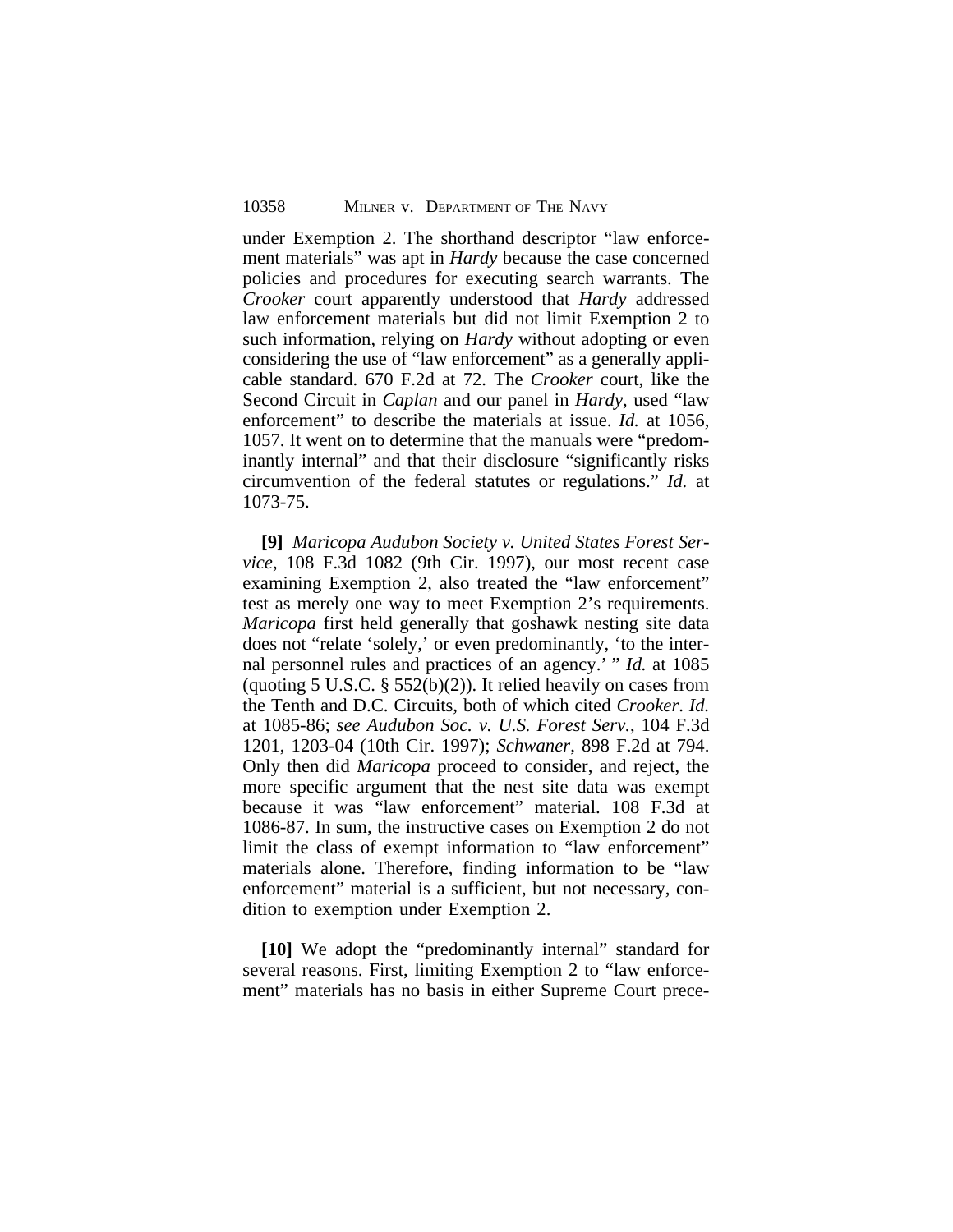dent or the statute. The Supreme Court in *Rose* does not use the phrase except in a footnote relating to a different FOIA exemption. Nor does the phrase "law enforcement" appear in the text of  $\S 552(b)(2)$ , which exempts matters "related solely to the internal personnel rules and practices of an agency." A proper standard would combine Congress's requirement that the material be related to "internal personnel rules and practices" and the Supreme Court's focus on the risk of circumvention of the law. *Crooker*'s standard properly reflects both.

As a matter of statutory interpretation, a definition of "internal personnel rules and practices" that rests solely on whether the information is "law enforcement" material makes little sense in light of the entire list of FOIA exemptions. "Under accepted canons of statutory interpretation, we must interpret statutes as a whole, giving effect to each word and making every effort not to interpret a provision in a manner that renders other provisions of the same statute inconsistent, meaningless or superfluous." *Boise Cascade Corp. v. EPA*, 942 F.2d 1427, 1432 (9th Cir. 1991).

First, other provisions of FOIA indicate Congress was concerned with the disclosure of sensitive materials. Such materials will usually be, by their nature, predominantly internal. Exemption 1 covers information with a particular legal status —classified information. 5 U.S.C. § 552(b)(1). Exemptions 7(e) and (f) exempt law enforcement materials that, if disclosed, would risk circumvention of the law or place individuals in danger. *Id.* § 552(b)(7). These exemptions reflect a concern that much of an agency's internal information could be used by individuals with ill intent. It would be incongruent if FOIA protected sensitive information when it is contained in a classified or law enforcement document, but not when it is contained in a document developed predominantly for use by agency personnel. *Cf. Crooker*, 670 F.2d at 1065 ("It would be inconsistent to no small degree to hold that Exemption 2 would not bar the disclosure of investigatory techniques when contained in a manual restricted to internal use, but that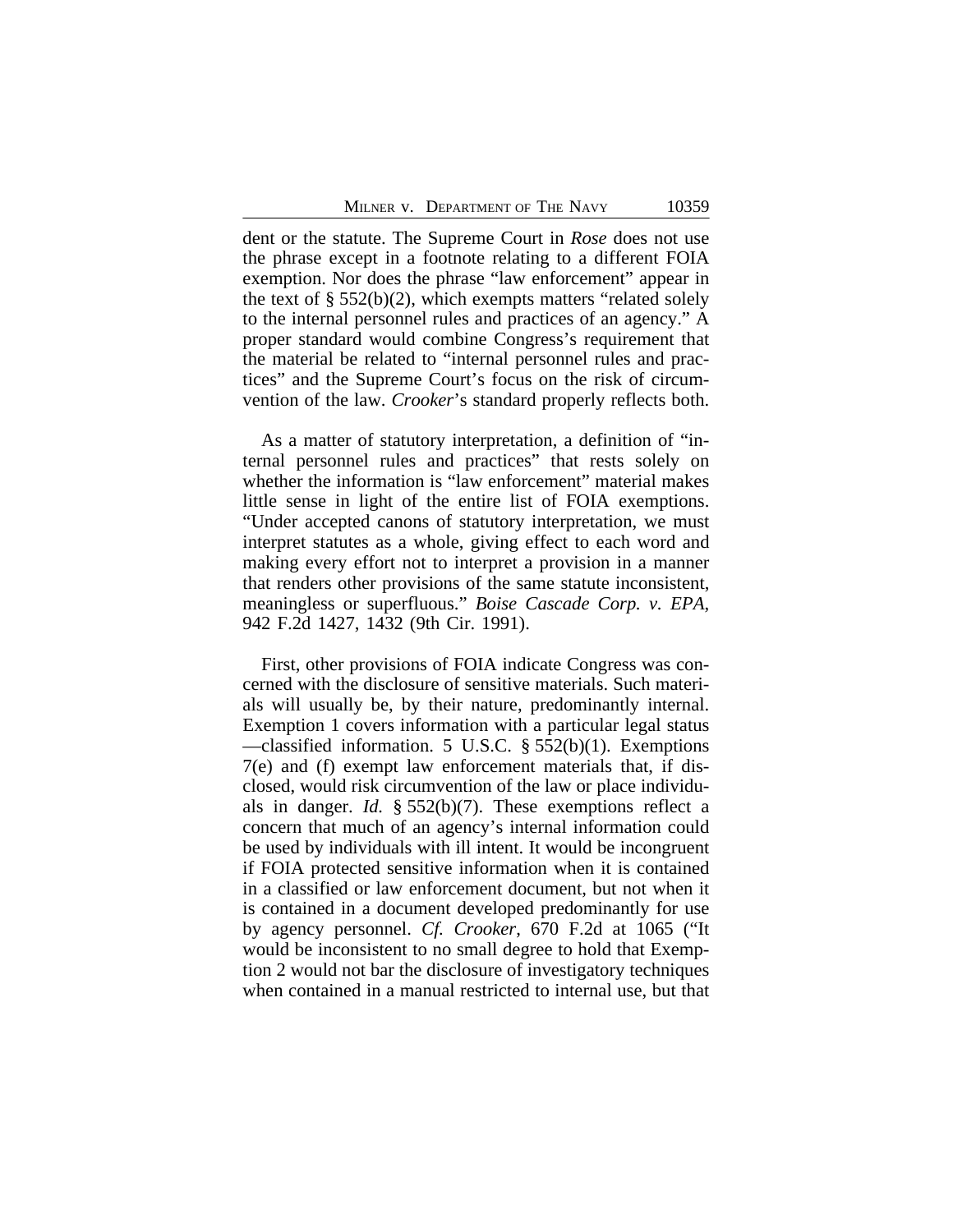Exemption 7(E) would exempt the release of such techniques if contained in an 'investigatory record.' ").

Second, Exemption 7 protects "records or information compiled for law enforcement purposes." 5 U.S.C. § 552(b)(7). If Exemption 2 also covers *only* "law enforcement" materials, Exemption 7 is redundant. *See, e.g.*, *Gordon v. FBI*, 388 F. Supp. 2d 1028, 1036 (N.D. Cal. 2005) (discussing Exemptions 2 and 7 together, applying the same standards and reasoning to both). Moreover, Exemption 7 contains meaningful limitations on the use of law enforcement materials which are not present in Exemption 2. Exemption 7 protects "records or information compiled for law enforcement purposes," but only in certain situations, such as when disclosure would be expected to interfere with enforcement proceedings, deprive someone of a fair trial, or expose a confidential source. 5 U.S.C. § 552(b)(7). Applying a general "law enforcement materials" test under Exemption 2 renders meaningless the conditions that Congress has placed on non-disclosure of law enforcement materials under Exemption 7.

Congress has impliedly approved of *Crooker*'s approach. The Freedom of Information Reform Act of 1986, Pub. L. No. 99-570, subtit. N, 100 Stat. 3207, 3207-48 (1986), codified part of *Crooker* into Exemption 7. The legislative history of the Reform Act expressly states that the amended Exemption 7 was modeled after "the 'circumvention of the law' standard that the D.C. Circuit established in its en banc decision in *Crooker v. BATF*, 670 F.2d 1051 (D.C. Cir. 1981) (en banc) (interpreting Exemption 2)." S. Rep. No. 221-98, at 25 (1983). As the Seventh Circuit concluded in *Kaganove v. EPA*, "[b]ecause Congress saw fit to codify the very language of *Crooker*, and because nothing in the legislative history of the Reform Act suggests the slightest disagreement with that case's holding, we believe that *Crooker* accurately expresses congressional intentions." 856 F.2d 884, 889 (7th Cir. 1988)*, cert. denied*, 488 U.S. 1011 (1989). Though this statutory history is not dispositive, it is certainly illustrative.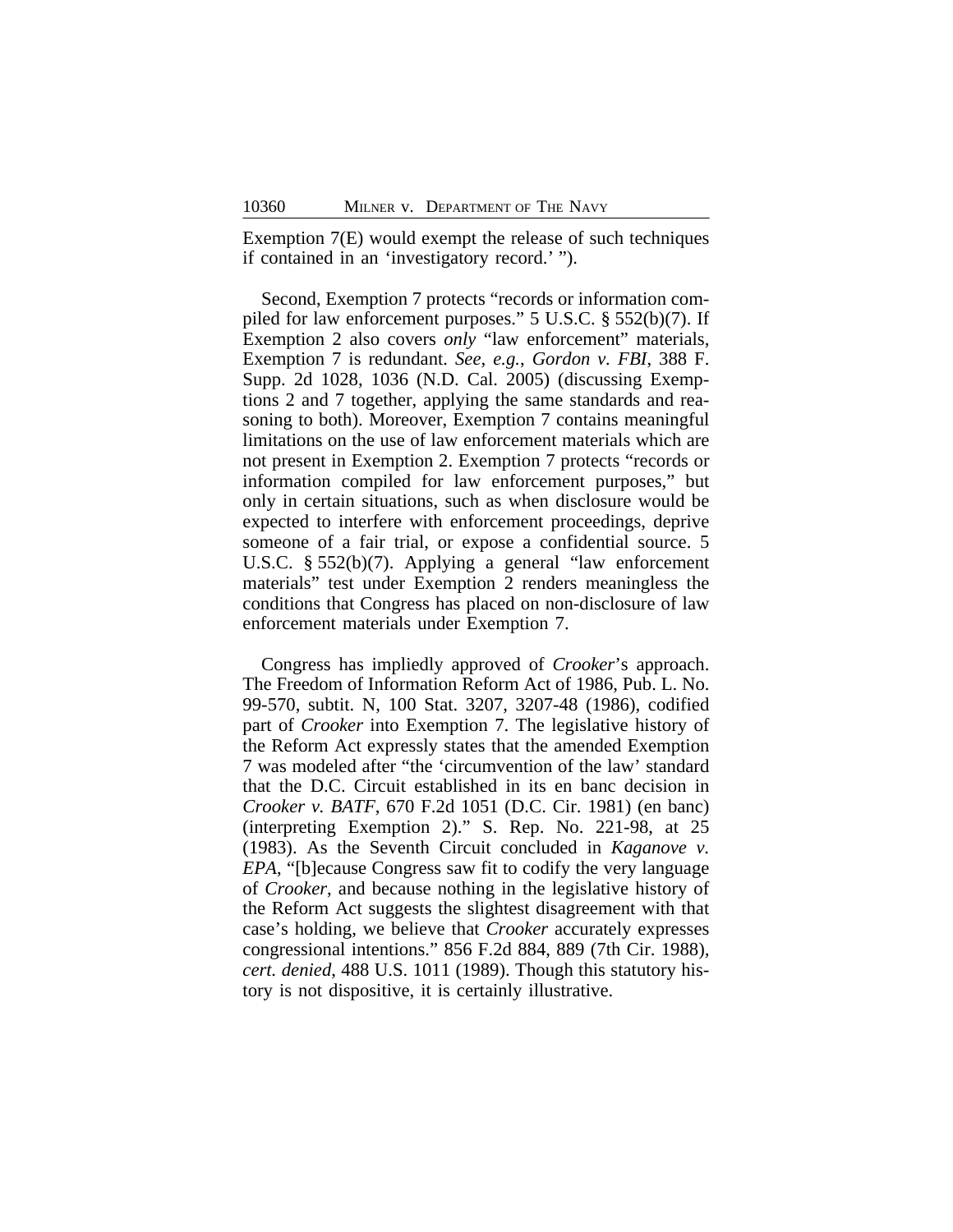Finally, we note two practical considerations that favor adoption of the "predominantly internal" test. First, narrowing Exemption 2 to only "law enforcement" materials forces our courts to strain the term "law enforcement." *See, e.g.*, *Dirksen v. U.S. Dep't of Health and Human Servs.*, 803 F.2d 1456, 1459, 1461 (9th Cir. 1986) (Ferguson, J., dissenting) (accusing the panel majority of "judicial legislation" and "expand[ ing] the concept of law enforcement" in holding that Medicare payment processing guidelines were "law enforcement" materials). *Hardy* did not define "law enforcement" and plainly contemplated a broad understanding of the term. 631 F.2d at 657 ("'Law enforcement' materials involve methods of enforcing the laws, *however interpreted* . . . ." (emphasis added)). Yet the term "law enforcement" must have some meaning and limit. *See Maricopa*, 108 F.3d at 1087 ("[N]o common-sense definition of the term suggests that goshawk nest-site information can be deemed 'law enforcement material' "). *Maricopa* carefully applied *Hardy* and suggested the limits of the term: whether the information "tell[s] the [agency] how to catch lawbreakers; [or tells] lawbreakers how to avoid the [agency's] enforcement efforts." *Id.* 

Our existing cases lead our district courts to strain the logical limits of "law enforcement" to cover otherwise valid invocations of Exemption 2. They regularly deny requests for disclosure of all kinds of internal documents, including those related to the military and national security, even if unrelated to investigations or prosecutions. *See, e.g.*, *Kelly v. FAA*, No. 07-00634, 2008 WL 958037 (E.D. Cal. Apr. 8, 2008) (magistrate judge recommending exemption of "grading sheet" for hiring of Designated Pilot Examiners); *L.A. Times v. Dep't of Army*, 442 F. Supp. 2d 880, 898 (C.D. Cal. 2006) (holding data on insurgent and other attacks in Iraq are "law enforcement materials"); *Gordon*, 388 F. Supp. 2d at 1036 (holding "no fly" and other aviation watch lists are "law enforcement materials"); *Coastal Delivery Corp. v. U.S. Customs Serv.*, 272 F. Supp. 2d 958, 965 (C.D. Cal. 2003) (examining both *Hardy* and *Crooker* and holding data on the number of Cus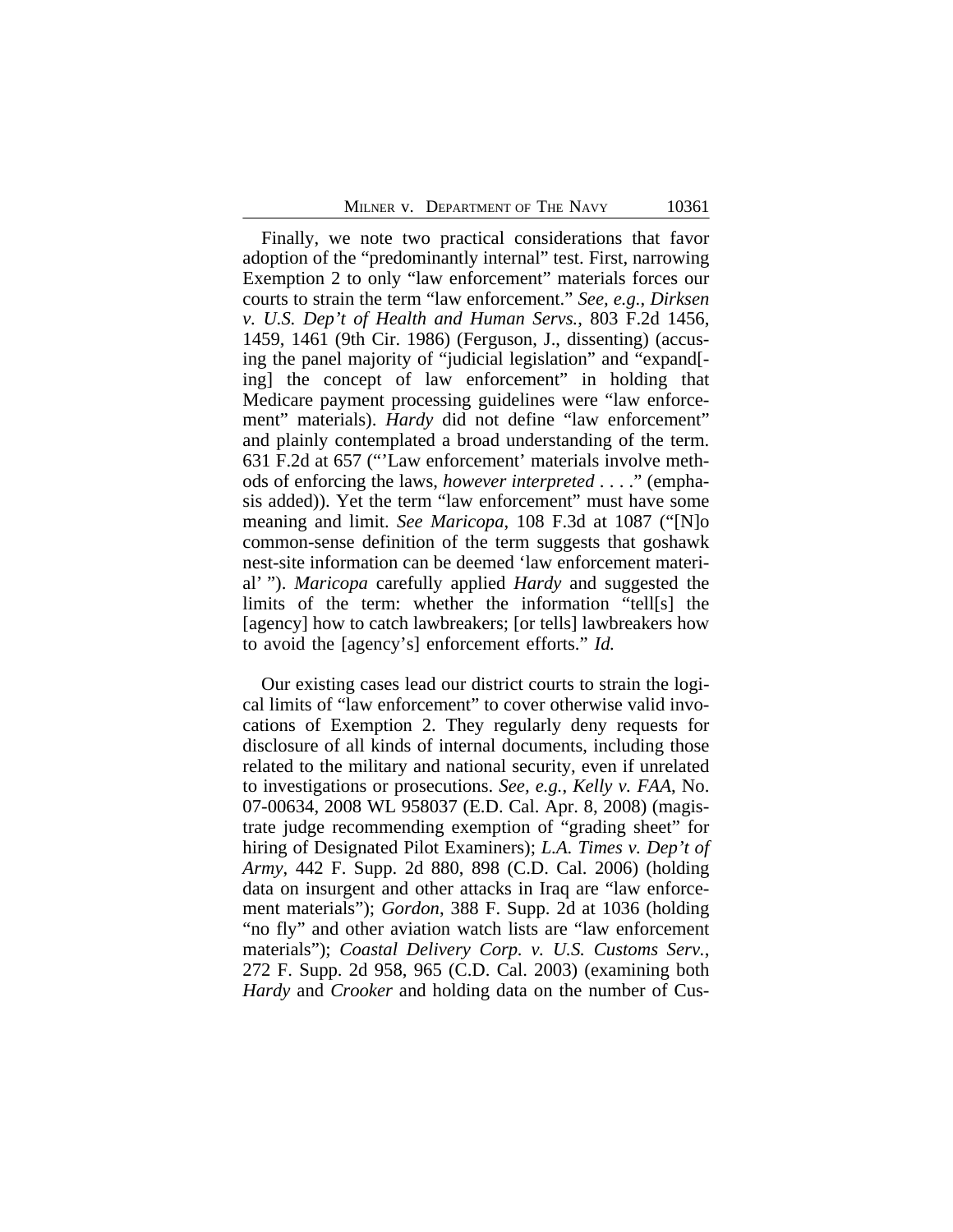toms inspections at a particular port constitute "law enforcement material"). If judges must regularly labor to apply the standard in order to fit their intuitive understanding of congressional intent, there is something wrong with the standard.

Our second practical concern stems from a preference for national uniformity. *Crooker* has become the authoritative case on Exemption 2. It presents an extraordinarily comprehensive analysis of the statutory language, legislative history, and caselaw. At least four of our sister circuits have adopted or relied on *Crooker*. *See Abraham & Rose, PLC v. United States*, 138 F.3d 1075, 1080 (6th Cir. 1998); *Audubon Soc.*, 104 F.3d at 1204; *Massey v. FBI*, 3 F.3d 620, 622 (2d Cir. 1993); *Kaganove*, 856 F.2d at 889*.* Bringing our circuit into alignment with the D.C. Circuit would create a more uniform standard for national agencies like the U.S. Navy. It would also allow our district courts to seek guidance from the D.C. Circuit's extensive case law in applying Exemption 2, in the absence of authoritative Ninth Circuit or Supreme Court rulings.

**[11]** In short, FOIA "resolved two crucial but potentially conflicting interests: the right of the citizenry to know what the Government is doing, and the legitimate but limited need for secrecy to maintain effective operation of Government." *Crooker*, 670 F.2d at 1062. The text and history of Exemption 2 indicate that Congress intended to prevent disclosure of personnel matters that are predominantly internal, regardless of whether they are "law enforcement" in nature. Limiting Exemption 2 to "law enforcement materials" would frustrate that policy while rendering Exemption 7 almost entirely superfluous. Adopting the "predominantly internal" standard gives due respect to Congress's policy choices. It also simplifies our approach to Exemption 2 and brings us into alignment with some of our sister circuits.

**[12]** Therefore, we hold that a personnel document is exempt as "High 2" if it is predominantly internal and its dis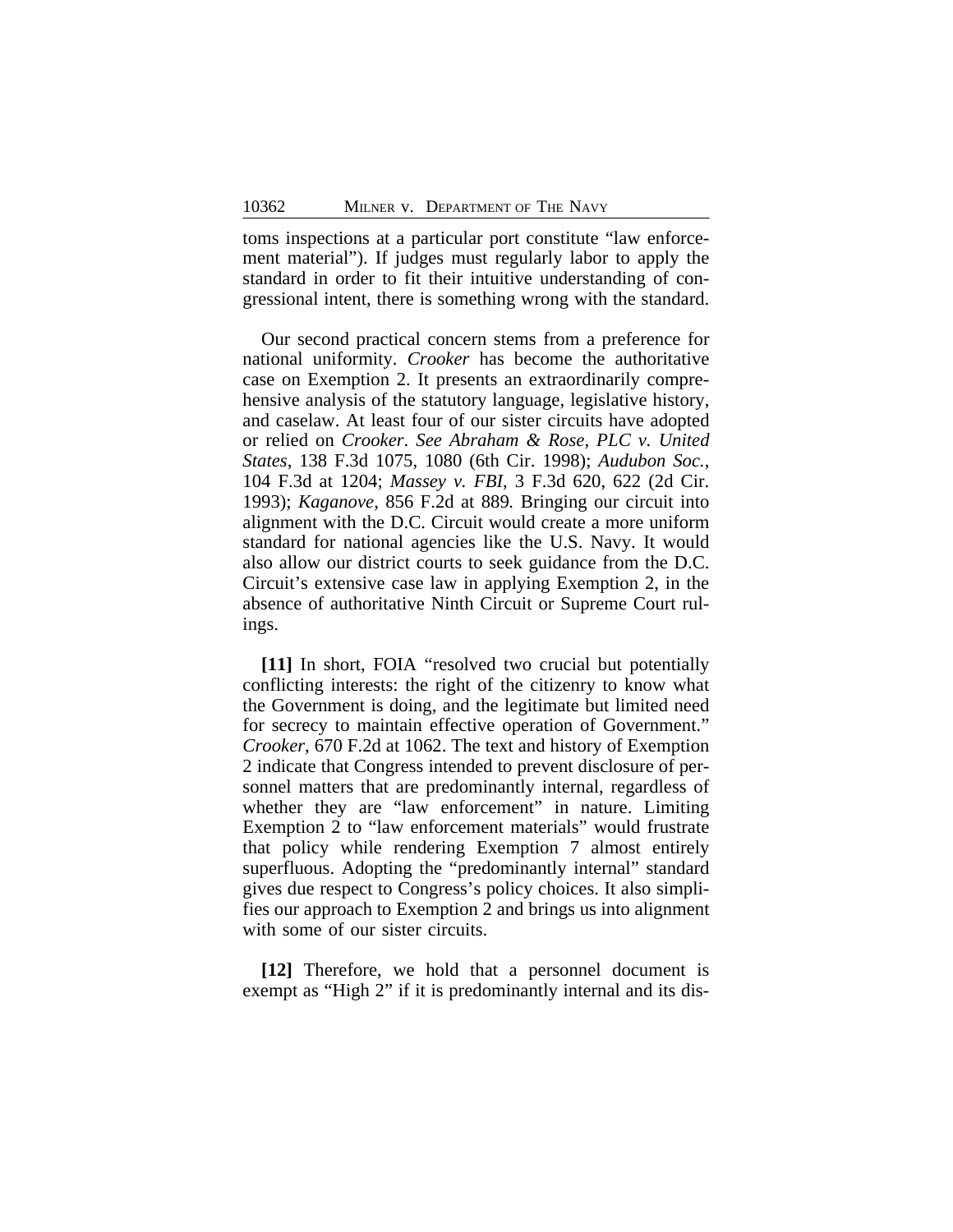closure presents a risk of circumvention of agency regulation. Law enforcement materials, as defined in *Hardy* and *Maricopa*, satisfy these criteria. However, other sorts of materials —such as Navy data used for internal planning and safety purposes—may also meet the standard for exemption under Exemption 2. We now turn to the question of whether the ESQD information requested here satisfies these criteria.

#### **IV**

# **A**

**[13]** We first consider whether the ESQD arcs fit within the statutory language— that is, whether they are "predominantly internal" personnel rules or practices. The ESQD arcs at issue here are essentially an extension of the OP-5 manual, which governs operations on NMII. As noted above, the Foreword to the manual states that "[t]he purpose of this volume is to acquaint personnel engaged in operations" involving explosives with the relevant procedures. The Foreword further states that "[t]he instructions and regulations prescribed in [the] OP-5 [manual] . . . are considered minimum criteria. The specific items, technical manuals, drawings, and specifications referenced in this publication should be consulted for additional, detailed requirements." ESQD arcs are one of the "specific items" referenced in the OP-5 manual. Therefore, the ESQD arcs constitute one part of the internal policies and procedures that NMII personnel are bound to follow when handling and storing explosive ordnance.

**[14]** Our understanding comports with the Navy's declarations that ESQD arcs are used by its personnel to "design, array, and construct ammunition storage facilities, and to organize ammunitions operations for risk mitigation and enhanced safety"—the very subjects of the OP-5 personnel manual. The ESQD data is indeed an integral part of the Navy's personnel practices. Like the ATF raid manual at issue in *Hardy* and *Crooker*, the information sought here is predom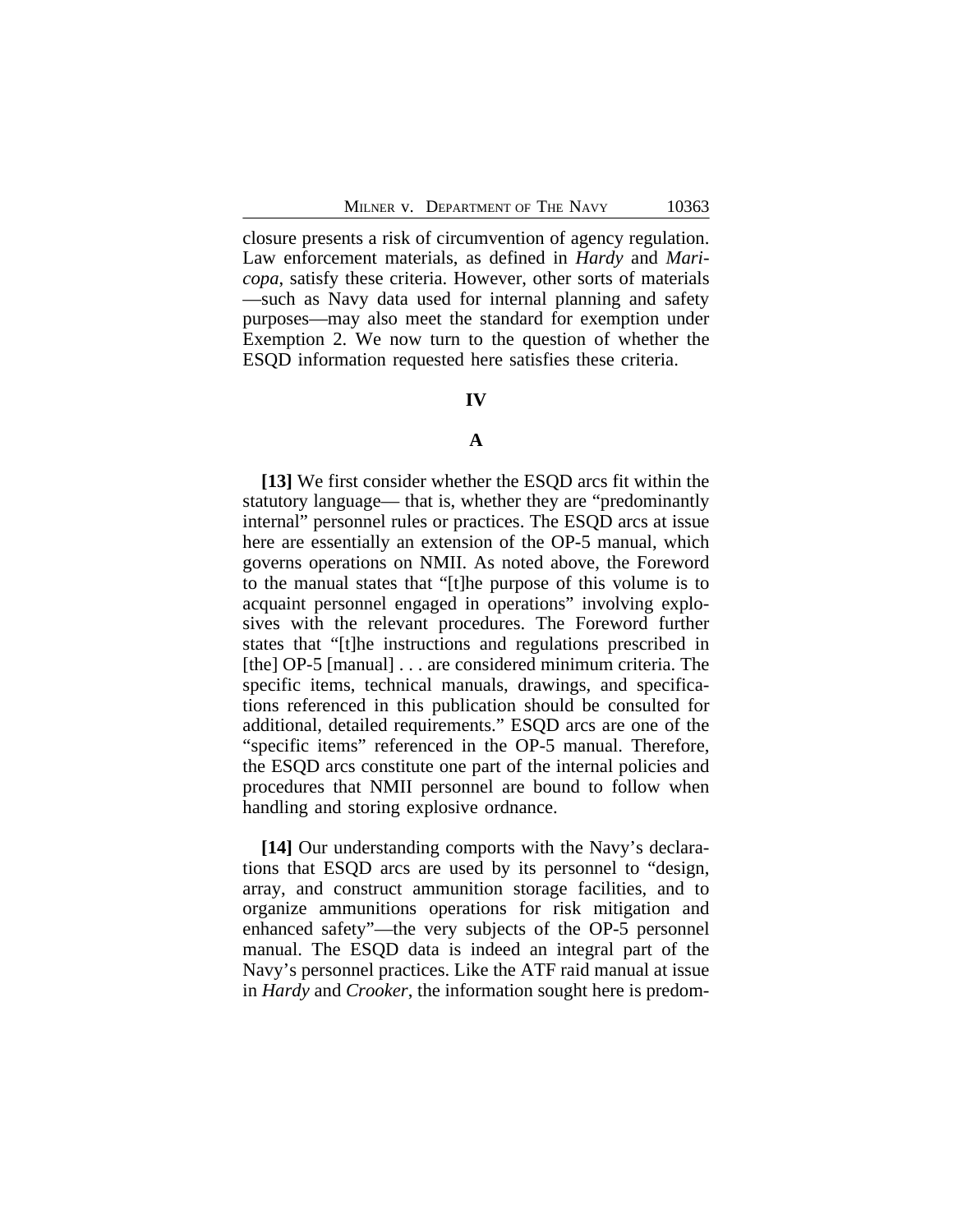inantly used for the internal purpose of instructing agency personnel on how to do their jobs.

Milner and the dissent suggest that the Navy should classify this information in order to keep it internal. However, not all internal information can be classified, for legitimate reasons of personal and national security. Classifying such information may present logistical challenges that could actually impede safe and effective operations. For instance, the Navy has occasionally shared ESQD information with civilian first responders around Port Townsend whose fire, rescue, and police services would be needed in the event of an accident or attack on NMII.

Milner further argues the decision to share the information with local officials means the information is not "internal." We disagree. The decision to share otherwise internal information with emergency responders does not necessarily place the information outside the bounds of Exemption 2. First, we do not wish to discourage agencies from sharing internal information with local first responders. Such cooperation encourages coordinated and effective mutual aid that improves safety for both government employees and citizens. Agencies must be permitted to grant limited, confidential access to other federal and local agencies without risking broader disclosure. Second, limited disclosure for official purposes does not violate the standard that information must be "*predominantly* internal." Of course, if an agency regularly and publicly discloses its practices, it can no longer claim the information is predominantly internal. That is not the case here. The ESQD arcs are "predominantly internal," regardless of prior limited disclosure to local officials.

Finally, FOIA's fundamental concern with the existence of "secret law" is not implicated here. *See Hardy*, 631 F.2d at 657 (stating that administrative materials, which "involve the definition of the violation and the procedures required to prosecute the offense, . . . contain the 'secret law' which was the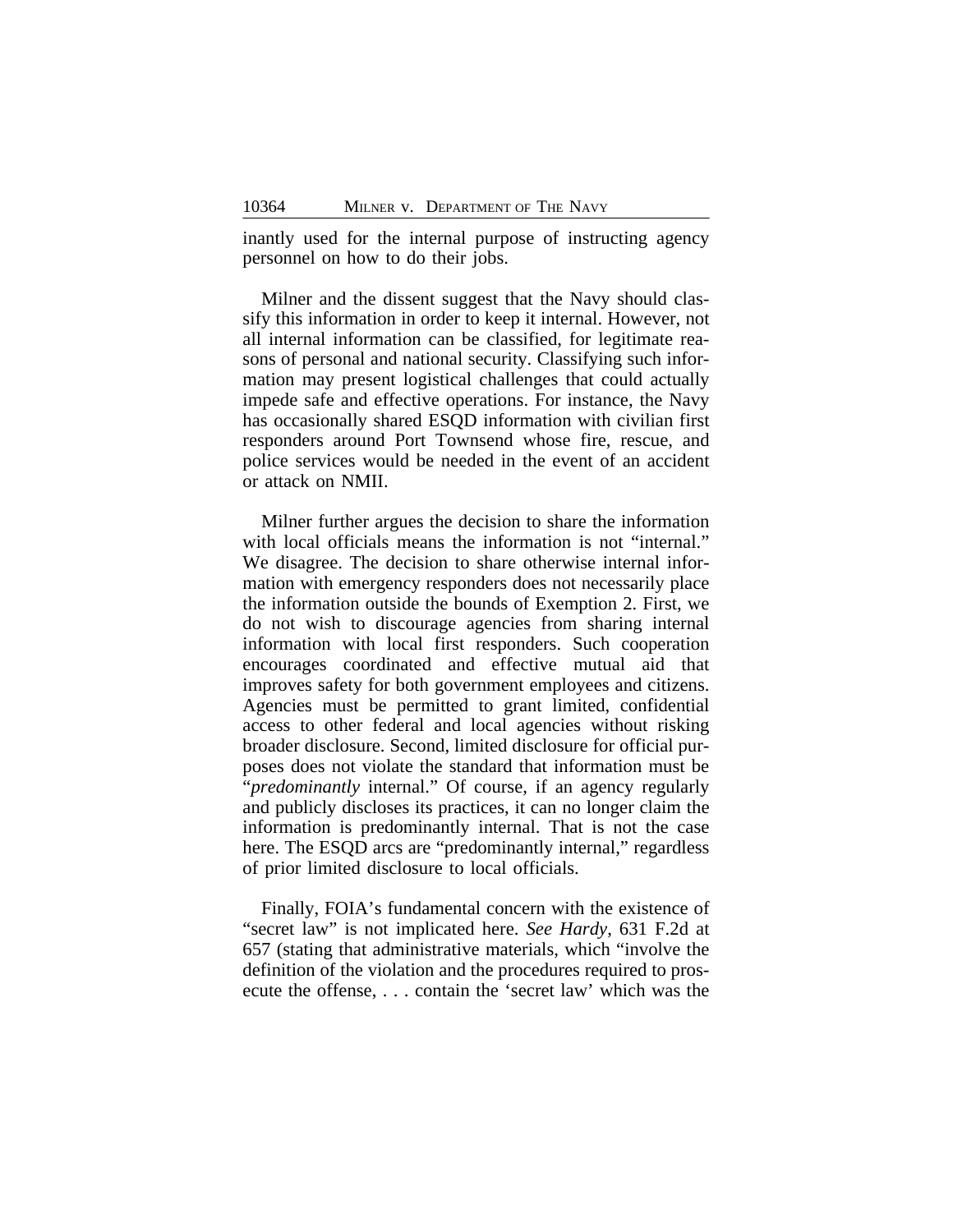primary target of [FOIA's] broad disclosure provisions"). When internal personnel practices are used as "a source of 'secret law,' as important to the regulation of public behavior as if they had been codified," we cannot say the information is predominantly internal. *Crooker*, 670 F.2d at 1075 (discussing the guidelines for prosecutorial discretion at issue in *Scott v. United States*, 419 F.2d 264, 277 (D.C. Cir. 1969)); *Hardy*, 631 F.2d at 657. Even if the information sought was developed for purely internal uses, we could not permit invocation of Exemption 2 if the information had external legal effect.

**[15]** In this case, the personnel procedures derived from ESQD arcs are certainly not written to regulate the public. The ESQD arcs have absolutely no legal or enforcement ramifications whatsoever on the citizens of the Puget Sound region. Nothing about the data even *could* be codified in any logical way to regulate public behavior, and the Navy has not attempted to do so. We therefore hold the requested ESQD information is "predominantly internal." **4**

# **B**

We next turn to the question whether disclosure of the ESQD information "may risk circumvention of agency regulation." Rose, 425 U.S. at 369; *see Crooker*, 670 F.2d at 1070 (exempting ATF raid manual because disclosure risked "circumvention of the law"). In *Rose*, the Supreme Court surveyed the House and Senate reports related to Exemption 2 in considering the scope of the exemption. 425 U.S. at 362-67.**<sup>5</sup>** The Court noted the House Report's emphasis on preventing circumvention of agency regulation and discussed prior cases relying on this Report:

<sup>&</sup>lt;sup>4</sup>The dissent does not dispute that the requested materials satisfy Exemption 2's "predominantly internal" requirement.

**<sup>5</sup>**The Court ultimately chose to rely on the Senate Report in determining Congress' intent in resolving the question at issue in *Rose*. 425 U.S. at 367.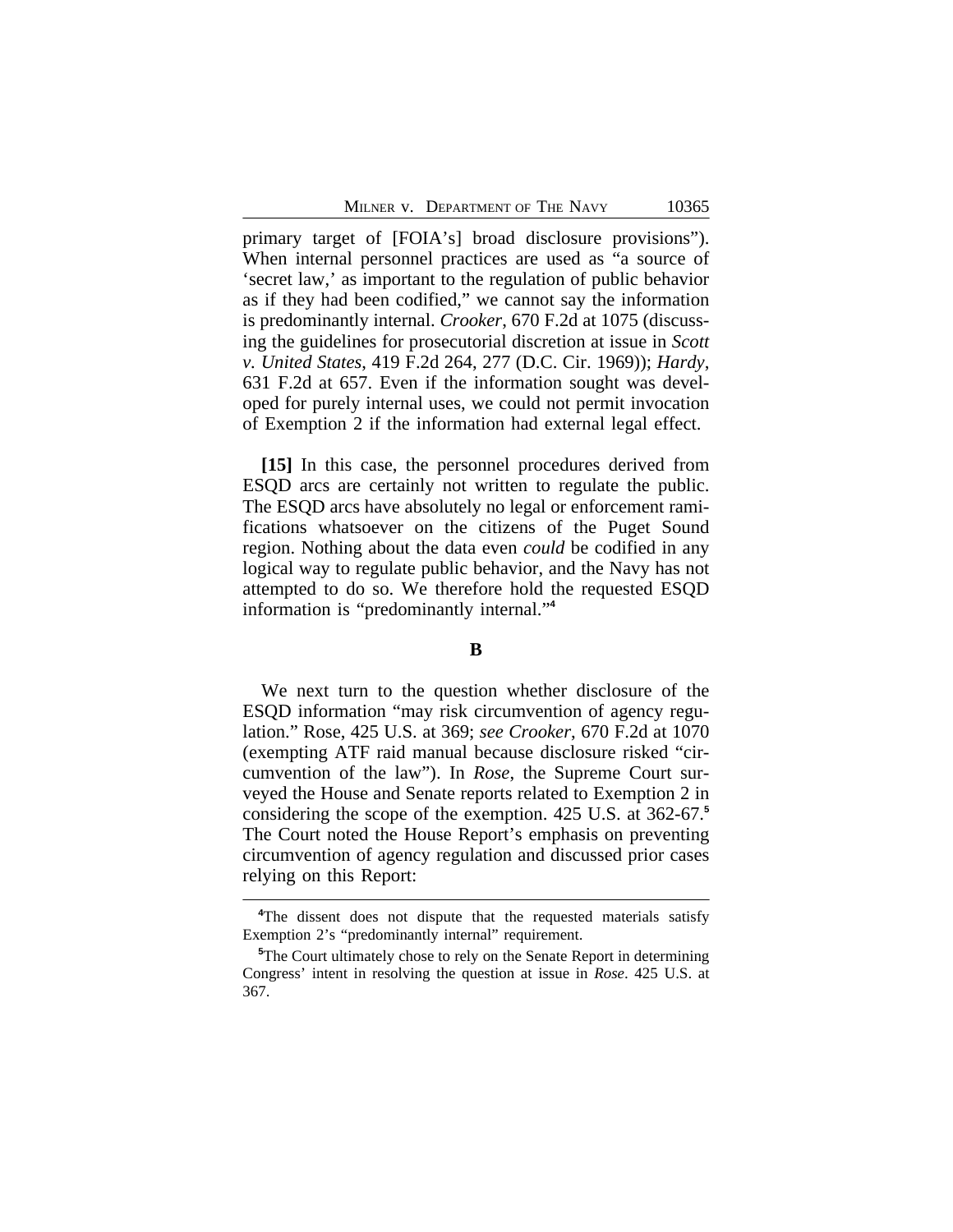Those cases relying on the House, rather than the Senate, interpretation of Exemption 2, and permitting agency withholding of matters of some public interest, have done so only where necessary to prevent the circumvention of agency regulations that might result from disclosure to the subjects of regulation of the procedural manuals and guidelines used by the agency in discharging its regulatory function.

*Id.* at 364. However, because *Rose* was not a case "where knowledge of administrative procedures might help outsiders to circumvent regulations or standards," *id*. (quotation omitted), the Court left open the question whether Exemption 2 would apply "where disclosure may risk circumvention of agency regulation," *id.* at 369.

Building on this framework, *Crooker* addressed the general question whether "Exemption 2 might be construed to cover internal agency materials where disclosure might risk circumvention of the law." 670 F.2d at 1067. It concluded, "we hold that . . . if disclosure significantly risks circumvention of agency regulations or statutes, then Exemption 2 exempts the material from mandatory disclosure." *Id.* at 1074. Five years later, the D.C. Circuit again summarized the scope of the circumvention requirement:

[W]e have not limited the "high 2" exemption to situations where penal or enforcement statutes could be circumvented. Rather, we have held that "[w]here disclosure of a particular set of documents would render those documents operationally useless, the *Crooker* analysis is satisfied whether or not the agency identifies a specific statute or regulation threatened by disclosure."

*Schiller*, 964 F.2d at 1208 (quoting *Nat'l Treasury Employees Union v. U.S. Customs Serv.*, 802 F.2d 525, 530-31 (D.C. Cir. 1986)).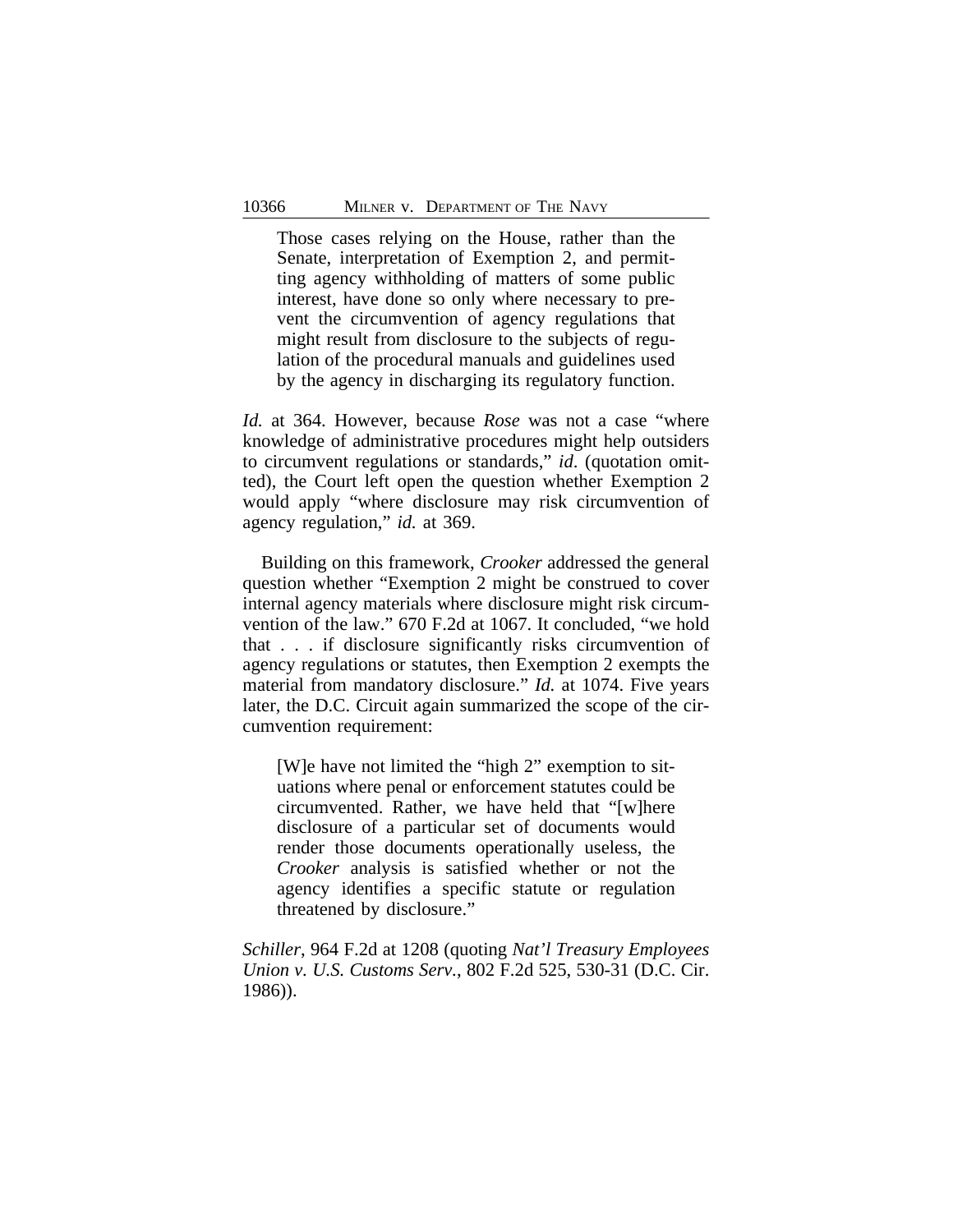**[16]** In cases following *Crooker*, courts have exempted information that would aid individuals in thwarting various kinds of rules, procedures, and statutes.**<sup>6</sup>** *See Massey*, 3 F.3d at 622 (exempting "redact[ed] internal FBI notations containing the name of an FBI agent, the initials of other FBI employees, and certain administrative markings"); *PHE, Inc. v. Dep't of Justice*, 983 F.2d 248, 251 (D.C. Cir. 1993) (exempting "specific documents, records and sources of information available to Agents investigating obscenity violations" because "release of FBI guidelines as to what sources of information are available to its agents might encourage violators to tamper with those sources of information"); *Schiller*, 964 F.2d at 1208 (exempting documents containing the National Labor Relations Board's litigation strategies in Equal Access to Justice Actions); *Kaganove*, 856 F.2d at 889-890 (exempting EPA document used to rate job candidates); *Dirksen*, 803 F.2d at 1458-59 (exempting guidelines used for processing Medicare payment claims); *Nat'l Treasury Employees Union*, 802 F.2d at 530-31 (exempting "crediting plans" used to evaluate job applicants); *Founding Church of Scientology v. Smith*, 721 F.2d 828, 829, 831 (D.C. Cir. 1983) (affirming district court's judgment that disclosure of "administrative handling instructions" "would risk circumvention of federal statutes").

**<sup>6</sup>**The dissent refers to "a consistent line of cases in which agency maps have been held not to qualify under Exemption 2." Dissent at 10381. We concede that the maps at issue in the cited cases were deemed non-exempt. However, the fact that the information at issue was expressed in the form of a map is utterly irrelevant to our analysis. A map may or may not meet the standard for Exemption 2; it will depend, in each case, on what information the map conveys and the purpose for which it is used. Even under the dissent's narrow reading of the circumvention requirement, a map might well facilitate circumvention by a regulated person or entity. For instance, a map or diagram showing the location of cameras in a prison would be of great interest to an inmate who wishes to avoid detection when he violates prison regulations. We decline to draw distinctions based on whether the information appears in images, numbers, words, or any other format.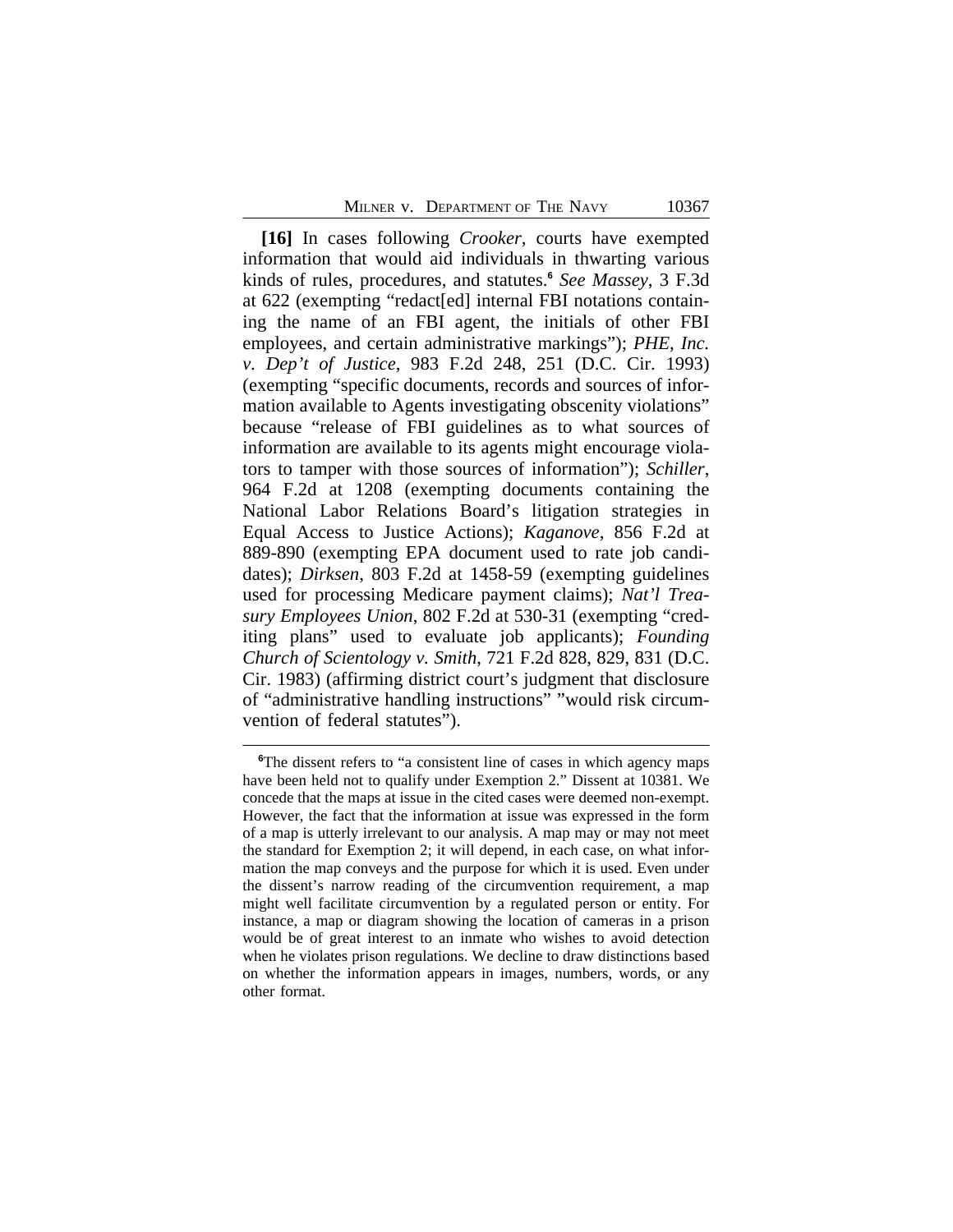**[17]** The record before us reveals that the ESQD information falls squarely within this class of cases. An agency must "submit to the district court a detailed affidavit describing how disclosure would risk circumvention of agency regulation." *Hardy*, 631 F.2d at 657 (relying on *Cuneo v. Schlesinger*, 484 F.2d 1086, 1092 (D.C. Cir. 1973)). "If the explanation is reasonable, the district court should find the materials exempt from disclosure, unless in camera examination shows that they contain secret law or that the agency has not fairly described the contents in its affidavit." *Id.* (citing *Cox v. U.S. Dep't of Justice*, 576 F.2d 1302, 1311-12 (8th Cir. 1978)).

**[18]** The Navy has described in detailed affidavits precisely how public disclosure would risk circumvention of the law the ESQD arcs sought here point out the best targets for those bent on wreaking havoc. The arcs indicate specific blast ranges for individual magazines within NMII. A terrorist who wished to hit the most damaging target or a protestor who wished to disrupt the Navy's monitoring and transportation protocols would be greatly aided by such information.**<sup>7</sup>** The dissent does not apparently dispute that this risk exists; it concludes only that risking sabotage of military explosives is not the sort of "circumvention of the law" that should concern us.

**[19]** As in *National Treasury Employees Union*, disclosure of the ESQD data "would quickly render those documents obsolete for the purpose for which they were designed." 802 F.2d at 530. The ESQD arcs are created as a planning tool to prevent catastrophic detonations; disclosing the arcs would make catastrophe more likely. The fact that requests for similar information from the Bangor nuclear submarine base have

**<sup>7</sup>**Milner's argument that such acts of sabotage are already criminalized is unavailing. The same is equally true for misdeeds involving drugs and firearms, but *Hardy* and *Crooker* nonetheless concluded that criminals should not have the benefit of inside information in frustrating an ATF raid. *Hardy*, 631 F.2d at 656; *Crooker*, 670 F.2d at 1073.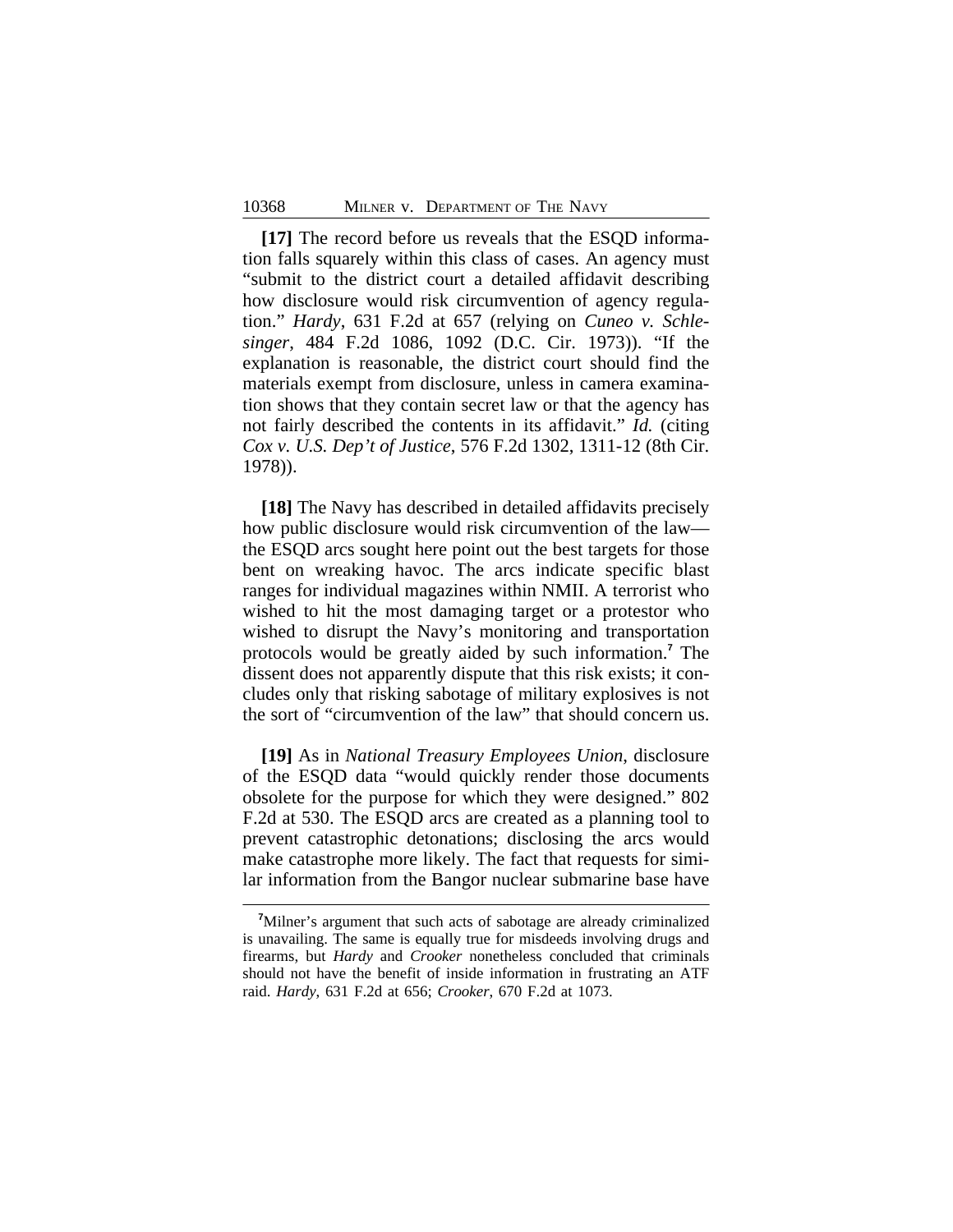been granted is irrelevant to our analysis. "[T]he release of certain documents waives FOIA exemptions *only for those documents released*." *Mobil Oil Corp. v. EPA*, 879 F.2d 698, 701 (9th Cir. 1989). Moreover, Commander Whitbred explicitly addressed this argument in his affidavit: "[NMII] is not a submarine base. The nature of its mission is completely different, as are its security parameters, and physical characteristics. Furthermore, [NMII] is not a single-weapon system facility such as the bases referenced where the risks are associated with a single program." Because the Navy's safety concern rests on the potential utility of the ESQD arcs in identifying the most hazardous target among many, these distinctions are significant. *Hardy* and *Minier* instruct us to accord substantial weight to these reasonable explanations. *Hardy*, 631 F.2d at 657; *Minier*, 88 F.3d at 800.

**[20]** The Navy released roughly 1,000 documents responsive to Milner's requests. It withheld the narrow class of documents at issue here because, as Commander Whitbred put it, "I believe strongly that release of the sensitive ESQD information involved in this case would jeopardize the safety and security of the storage, transportation, and loading of ammunitions and explosives" (emphasis original). There is no basis to "suspect" that the Navy has ulterior, political motives for denying the requested information. *See* Dissent at 10385. The Navy has met its burden of describing how disclosure would risk circumvention of its regulations. Therefore, the district court properly exempted the requested ESQD information from disclosure.**<sup>8</sup>**

**V**

In conclusion, we reiterate our approach to Exemption 2. First, the material withheld must fall within the terms of the

**<sup>8</sup>**Because we conclude the requested information was properly exempted under Exemption 2, we need not reach the alternative argument that Exemption 7 also applies.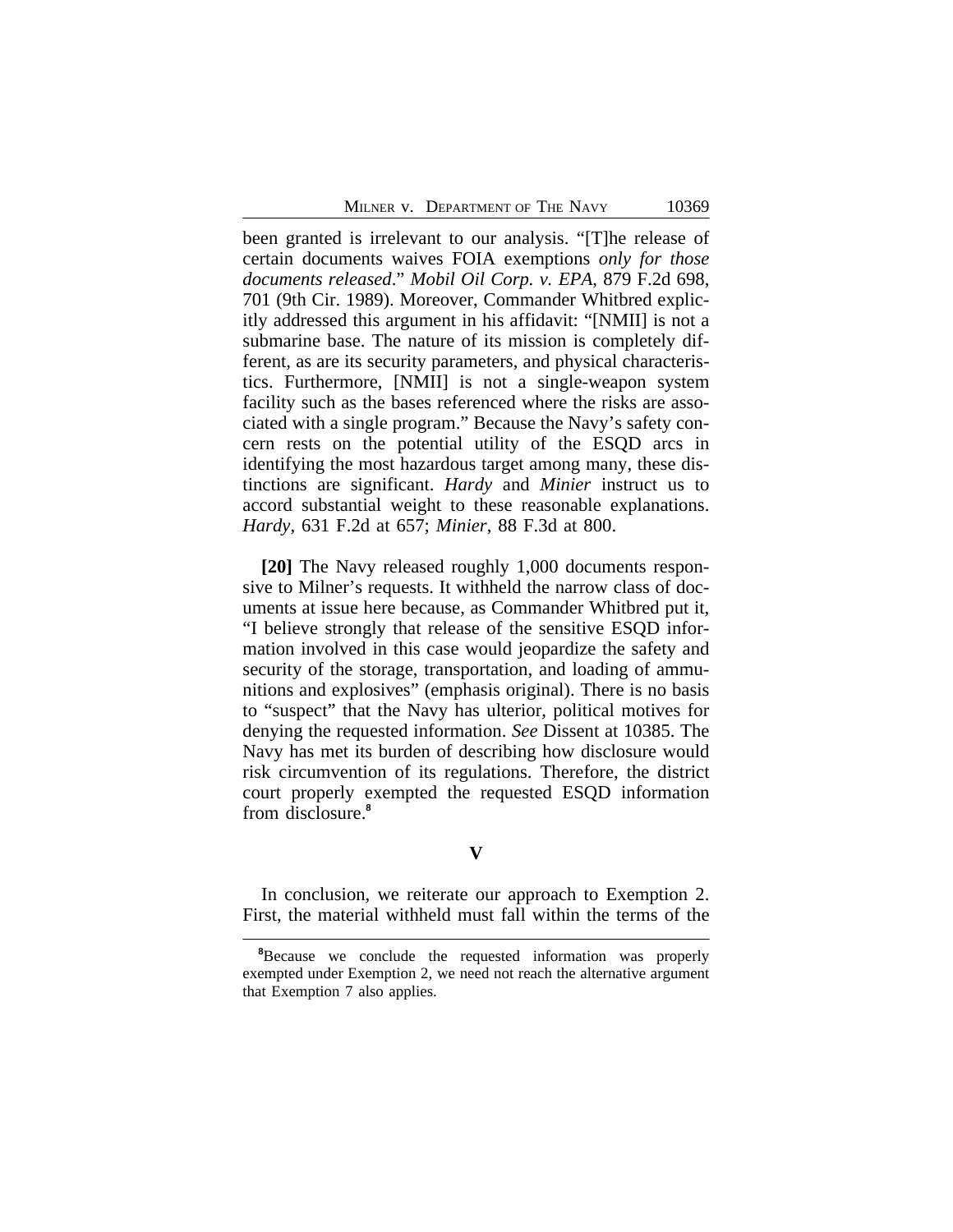statutory language. To determine whether a personnel document falls within the statutory language, we inquire whether it is "predominantly internal." Law enforcement material, as defined in *Hardy* and *Maricopa*, qualifies as predominantly internal, but it is not the only category of materials that may meet this test. Second, if the material is predominantly internal, the agency may defeat disclosure by proving that disclosure may risk circumvention of the law. The ESQD arcs requested here are predominantly internal personnel materials, and if disclosed would present a serious risk of circumvention of the law. The district court properly ruled that the information sought is exempt from FOIA disclosure.

# **AFFIRMED.**

#### W. FLETCHER, Circuit Judge, dissenting:

The question in this case is whether Explosive Safety Quantity Distance ("ESQD") arc maps are exempt from disclosure under the Freedom of Information Act ("FOIA"). The Navy claims the maps are exempt under FOIA Exemption 2 and Exemption 7(F). Exemption 2 covers information "related solely to the internal personnel rules and practices of an agency." 5 U.S.C. § 552(b)(2). Exemption 7(F) covers "records or information compiled for law enforcement purposes" that, if disclosed, "could reasonably be expected to endanger the life or physical safety of any individual." *Id*. § 552(b)(7)(F). The majority holds that ESQD maps are exempt under Exemption 2. It does not reach Exemption 7(F).

The majority's holding is inconsistent with both the statute and the uniform case law interpreting Exemption 2. I would hold that the ESQD maps are not exempt under either FOIA Exemption 2 or Exemption 7(F).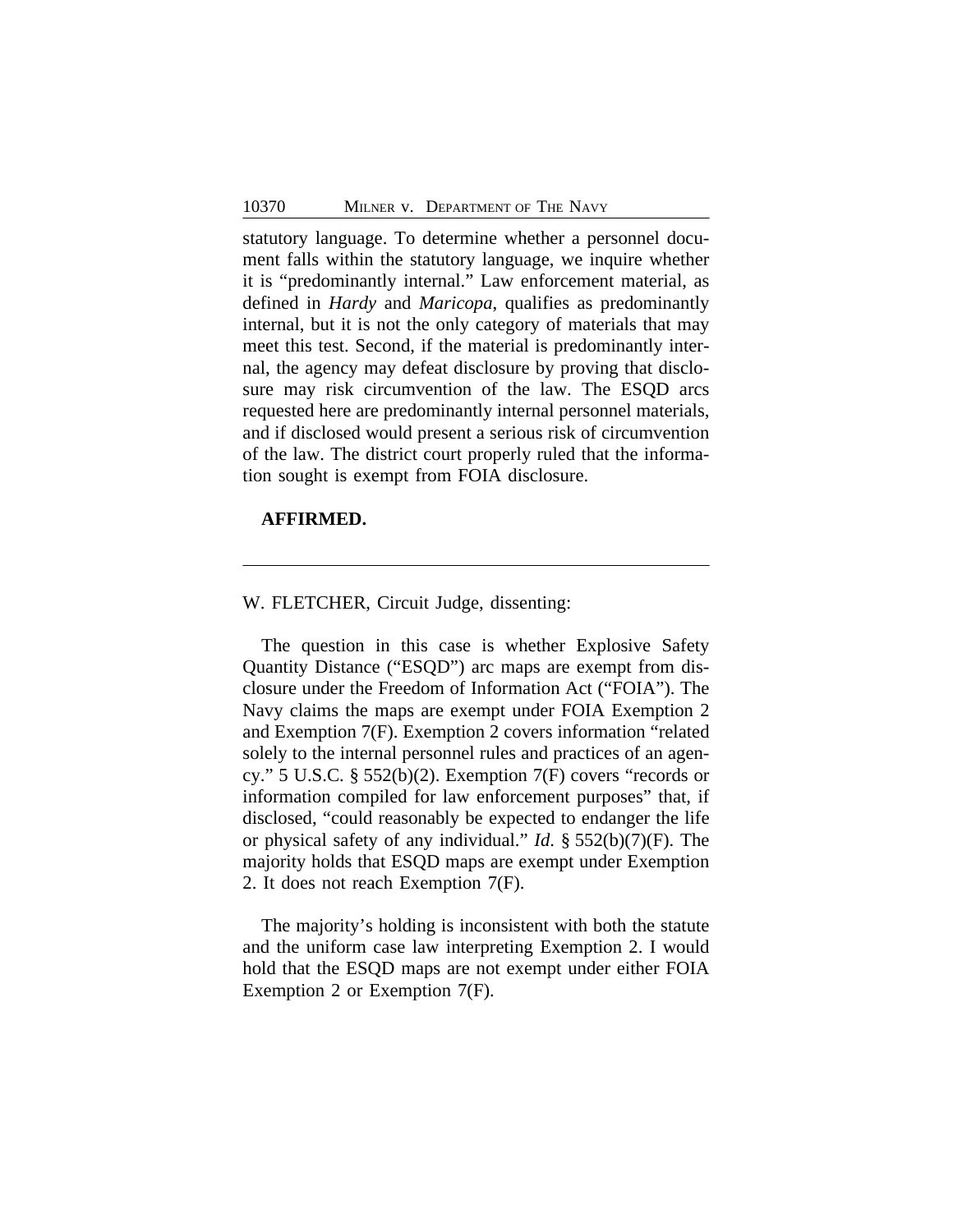#### I. Background

Naval Magazine Indian Island ("NMII") is an ordnance storage depot located on the northwest side of Indian Island on Port Townsend Bay in Washington State. The bay is on the northeast corner of the Olympic Peninsula, where the Straits of Juan de Fuca come in from the Pacific Ocean to meet Puget Sound. The bay is used by many kinds of pleasure and work boats. The northern part of NMII is a little more than two miles southeast of the town of Port Townsend across the open water of the bay, and several hundred feet west of Fort Flagler State Park on nearby Marrowstone Island. The southern part of NMII is a little more than a mile east of the towns of Port Hadlock and Irondale across the open water of the bay. NMII is used to store and transship ammunition, weapons, weapon components and explosives for the Navy, U.S. Joint Forces, Homeland Security and other federal agencies and allied forces. The Navy is responsible for all operations on NMII.

Glen Scott Milner is a life-long resident of the Puget Sound region. For the past twenty years he has done research and written about explosive hazards related to Navy activities in Puget Sound. He has published articles in the Bulletin of Atomic Scientists, BASIC (British American Security Information Council, in London), Seattle Times, Seattle Post-Intelligencer, Kitsap Sun, Port Townsend Leader, Washington Free Press, and Real Change in Seattle. In addition, numerous radio and television shows and newspaper articles have featured his comments about local Navy activities or used information that he obtained through FOIA.

The Navy develops ESQD arc maps as part of its explosives safety program. On an arc map,<sup>1</sup> an hypothesized explosion is at the focus of the arc. The arc represents the distance

**<sup>1</sup>**When I refer to ESQD arc maps, I refer not only to the maps but to the mathematical calculations of which the maps are the graphic representation.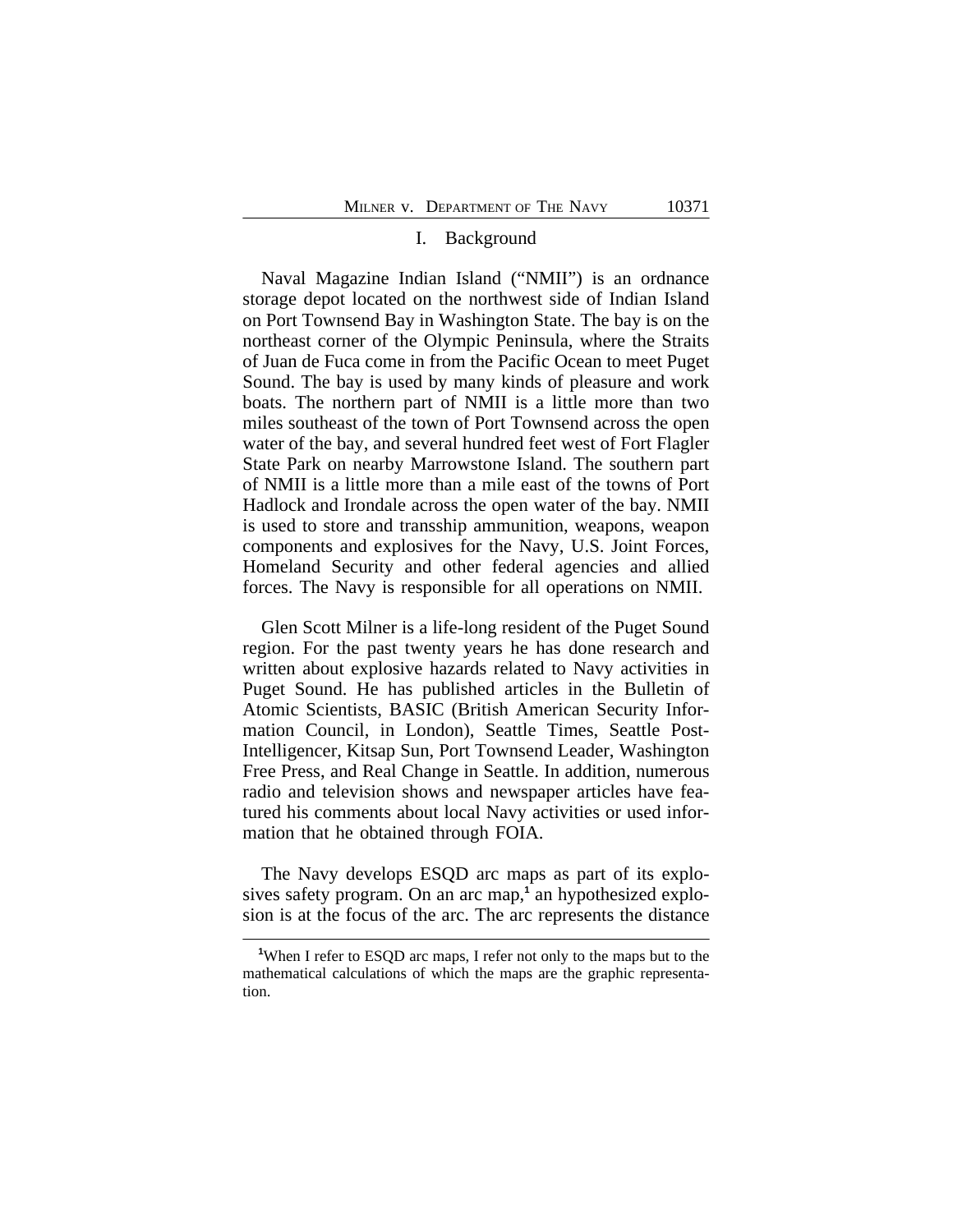at which the force of the explosion will be felt. The distance between the site of the explosion and the arc varies depending on the kind and quantity of ordnance. ESQD arc maps are essentially safety maps, telling the Navy (and anyone else who is allowed to see them) not only where different kinds and quantities of ordnance should be stored, but also how far away people and structures should be located to ensure their safety in the event of an explosion.

Milner submitted two FOIA requests to the Navy, one on December 7, 2003, and the other on February 3, 2004, for information about explosion hazards at NMII. The district court found Milner's two requests "substantially identical" and treated them as a single FOIA request. Milner requested three kinds of documents:

[1] [A]ll documents on file regarding ESQD arcs or explosive handling zones at the ammunition depot at Indian Island. This would include all documents showing impacts or potential impacts of activities in the explosive handling zones to the ammunition depot and the surrounding areas[:]...

[2] all maps and diagrams of the ammunition depot at Indian Island which show ESQD arcs or explosive handling zones"[;] [and]

[3] documents regarding any safety instructions or operating procedures for Navy or civilian maritime traffic within or near the explosive handling zones or ESQD arcs at the ammunition depot at Indian Island.

The Navy identified seventeen document packages totaling about 1,000 pages that met Milner's request. The Navy disclosed most of these documents to Milner, but withheld 81 documents, claiming that their disclosure could threaten the security of NMII and the surrounding community.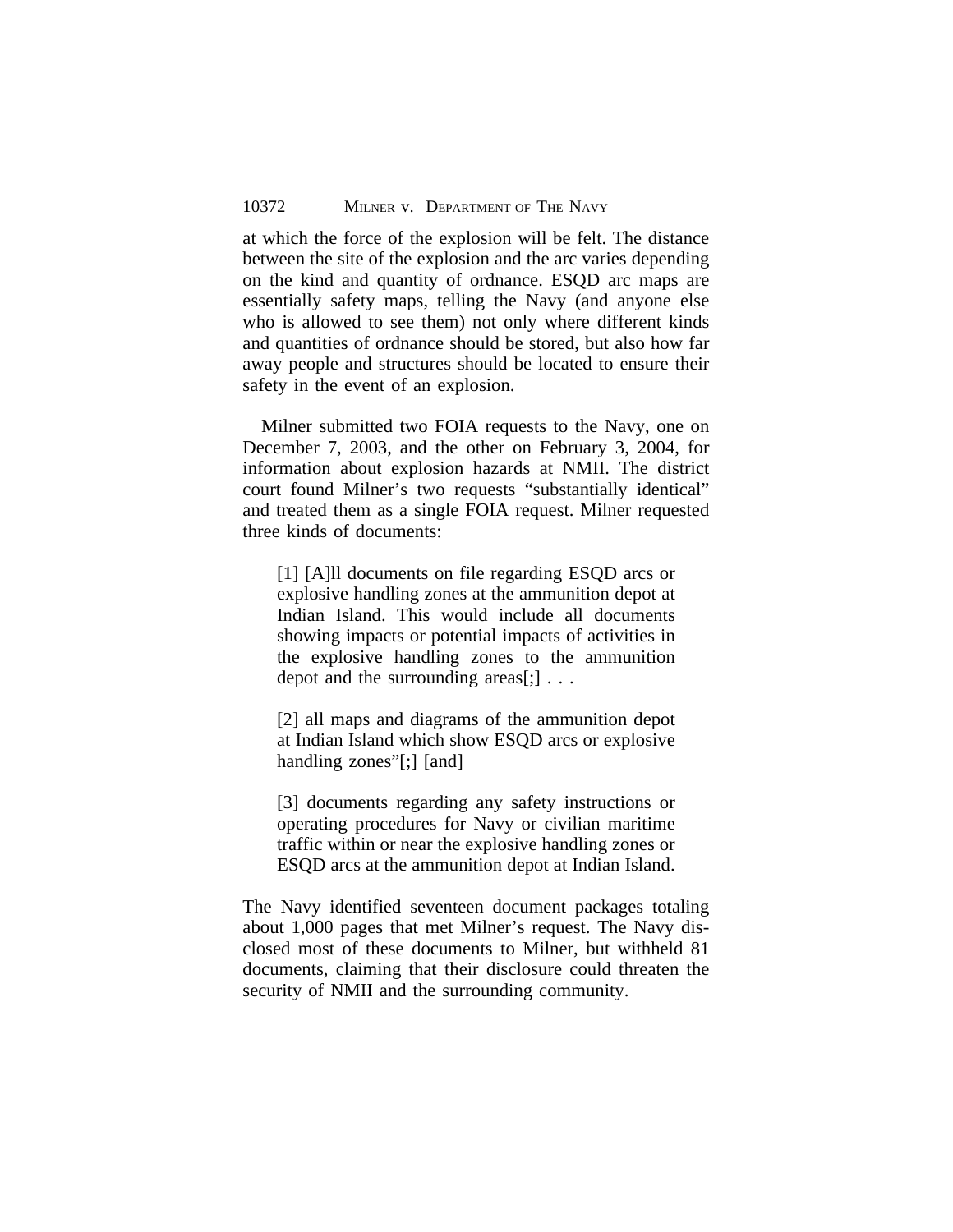Jefferson County Commissioner Phil Johnson states in a declaration that he wrote two letters to Rear Admiral W.D. French requesting a meeting between Navy officials and the general public concerning safety of ordnance storage and handling at NMII. Jefferson County encompasses the towns of Port Townsend, Port Hadlock and Irondale. In his first letter, dated February 21, 2006, Commissioner Johnson recounted that Captain Kurtz, the then-Commanding Officer of NMII, and his staff had provided a tour of NMII to "local governmental leaders and the press." He wrote, "The three hours that we spent touring the facilities and listening to the presentations about the Magazine's safety record, the 'standard operating procedures' and the Navy's environmental program were indeed impressive." Commissioner Johnson then proposed a discussion lasting one to two hours at Fort Worden State Park "with our general public, Captain Kurtz and his staff," and with a "neutral facilitator who will keep the audience focused on the purpose of the meeting." Admiral French wrote back thanking Commissioner Johnson for his "support of the U.S. Navy," stating that "the Navy values its outstanding relationship with Jefferson County," and describing meetings Captain Kurtz had had with different groups, including the Chambers of Commerce of Port Hadlock and Port Townsend. However, Admiral French did not mention Commissioner Johnson's proposal for a general public meeting.

In a second letter to Admiral French, dated April 3, 2006, Commissioner Johnson again requested a general public meeting. This time he proposed that an "open public forum" be held at the Jefferson County Courthouse. He proposed that Captain Kurtz and his staff appear on a panel with "panelists from the Hospital, Emergency Operations and Law Enforcement/Fire." He again proposed that there be a "neutral moderator, who we will provide, to insure that the forum remains focused on NAV MAG Indian Island and the plans for the island." This time, Admiral French responded to Commissioner Johnson's proposal. He declined, writing on May 3, 2006: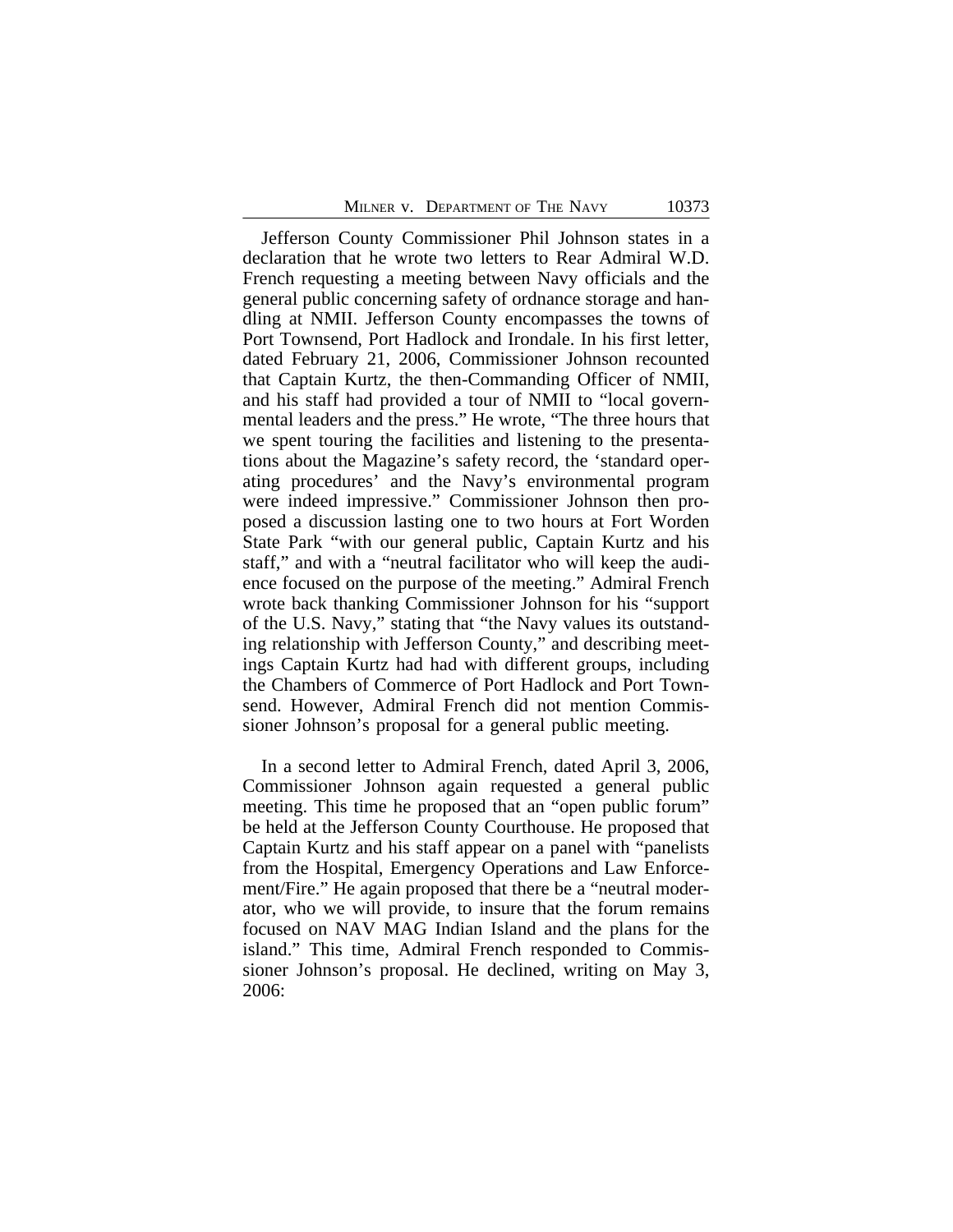Thank you for your letter . . . in which you propose that a public forum be held . . . with presentations by the Navy, the local hospital, your Emergency Operations Department, Law Enforcement and the East Jefferson Fire District. While we appreciate this opportunity and desire to keep the lines of communication open, we prefer to continue our current outreach program.

Admiral French listed occasions on which Captain Kurtz had spoken to "many community groups and civic organizations in the Port Townsend area." He stated, "We believe that these public engagements have been quite successful in providing information to the citizens of Jefferson County."

On September 11, 2006, Milner sued the Navy under FOIA seeking disclosure of the documents the Navy had refused to provide in response to his FOIA request.

Commander George Whitbred IV, the current Commanding Officer of NMII, states in a declaration filed in this suit that ESQD arcs "define minimum separation distances for quantities of explosives based on required degrees of protection. These separation distances are established to afford reasonable safety to Department of Navy shore activities, and, to the extent possible, protect adjacent public and private property." Commander Whitbred states that "ESQD arcs can be 'reverse engineered' with the right information," and that "some arcs reveal more than others about the particular ammunition, explosive or weapons system." He states that arc maps are provided to civilian members of the public on a "case-by-case basis." Commander Whitbred states further:

We sometimes share ESQD information with "first responders" at both Jefferson County and the City of Port Townsend. However, ESQD information is not released to the general public if a determination is made that the release might pose a serious threat of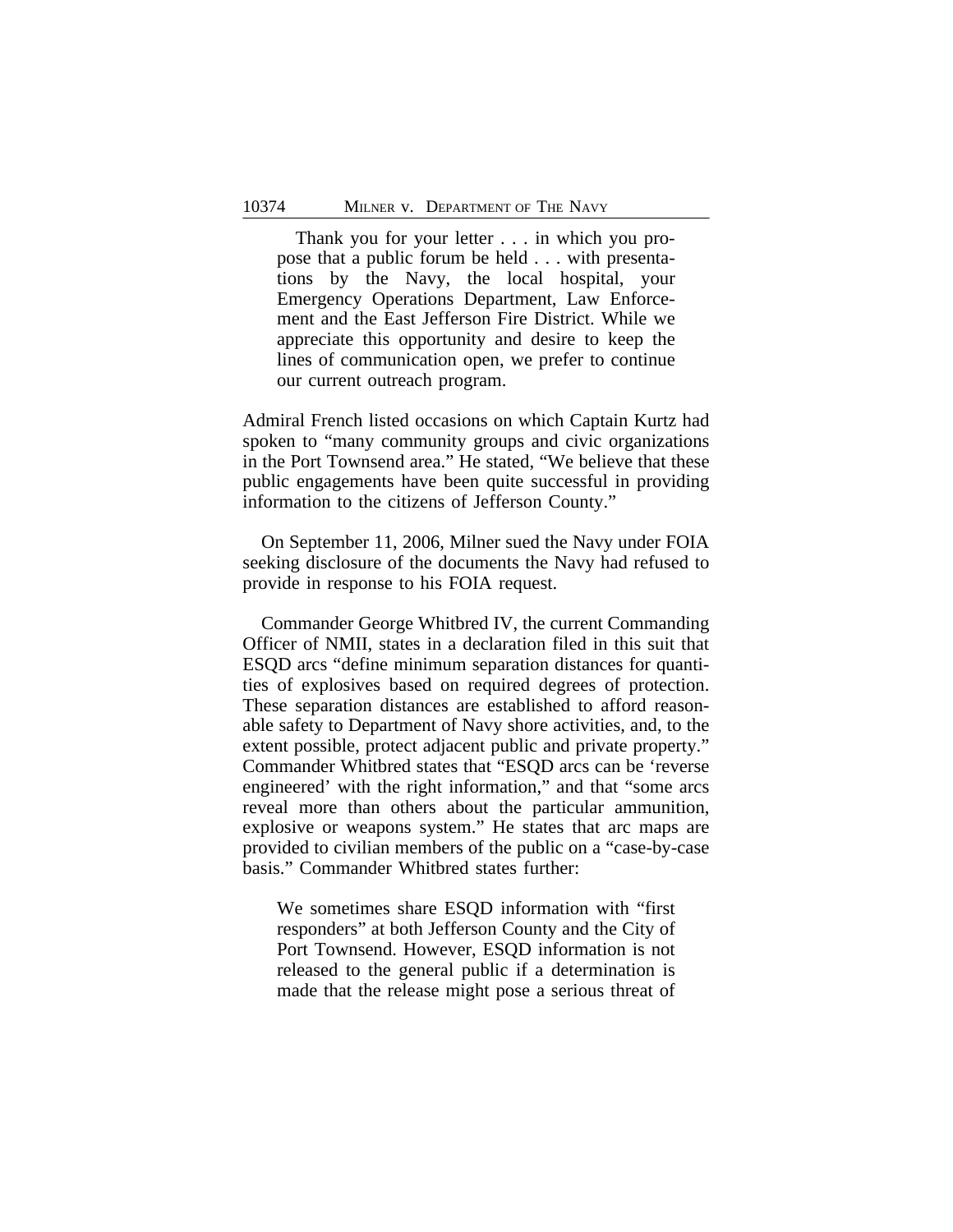death or injury to any person — either inside or outside the installation boundaries.

Milner states in a declaration that the Navy submarine base at Bangor, Washington, "handles much of the ammunition that is sent to Indian Island. The ammunition is routed by railcars and then sent by truck to Indian Island." He further states that the Navy has voluntarily handed over to him, pursuant to FOIA requests, comparable arc maps for ordnance stored at the Bangor base. The Navy's behavior with respect to the arc maps for the Bangor base contrasts sharply with its behavior with respect to the arc maps for NMII, even though the same type of ordnance is stored at both bases. Milner states:

Numerous documents showing ESQD arcs and related information about the Bangor base, similar to the documents I requested for Indian Island, have been released to me through FOIA. One 1995 document . . . lists 33 different sites with ESQD arcs at Naval Base Kitsap-Bangor. The Net Explosives Weight at these sites is listed from 5,000 to 3.72 million pounds . . . . The document also contains a map showing ESQD arcs at Bangor. Numerous similar maps showing ESQD arcs at Bangor have been released to me in the past.

Bangor is the Puget Sound base for the Navy's Trident nuclear submarines. The Bangor base is located on the northeastern shore of Hood Canal, a little less than 40 miles due south of Port Townsend. Despite its name, Hood Canal is not a canal; rather, it is a long narrow inlet of Puget Sound mostly running north and south along the eastern edge of the Olympic Peninsula. The nearest town to the Bangor base is Silverdale, four or five miles across land to the south.

The Navy has not contradicted Milner's statement about the nature and quantity of ordnance at Bangor. Nor has it contradicted his statement that it has voluntarily released to him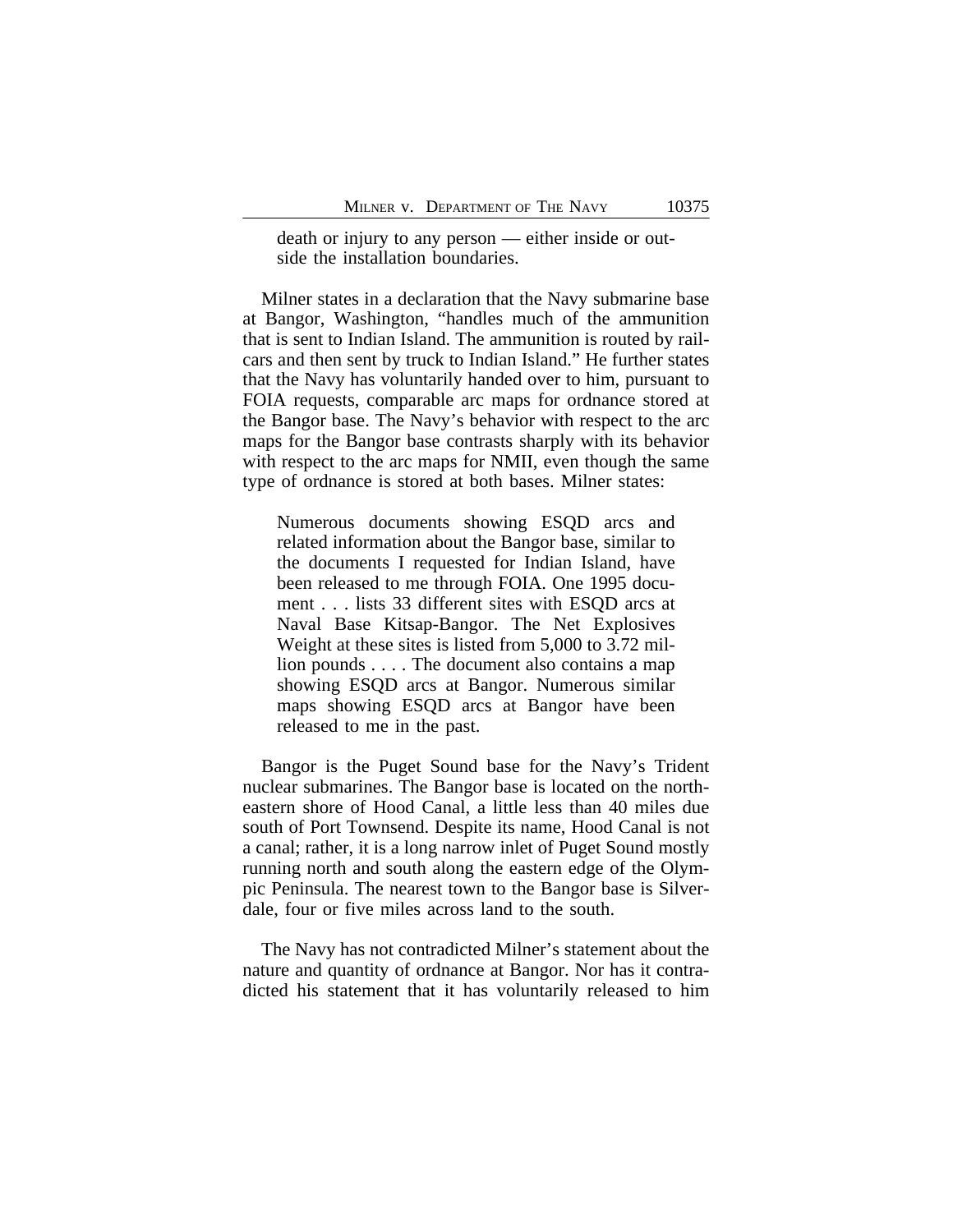under FOIA numerous arc maps for the ordnance stored at the Bangor base. Though it undoubtedly could have done so, the Navy has not provided affidavits or declarations from anyone connected with the Bangor base. Commander Whitbred of NMII has provided the Navy's only response to Milner's statements about the Bangor base. He states in his declaration, "I am not an expert on Trident Submarines; nor do I know the reasons why information about ESQD arcs might have been released by those commands in the past."

Both parties moved for summary judgment. The Navy contended that the documents were protected from disclosure under FOIA Exemptions 2 and 7(F). The district court granted summary judgment to the Navy under Exemption 2. The court did not address Exemption 7(F). Milner timely appealed.

# II. Discussion

I would hold that neither Exemption 2 nor Exemption 7(F) permits the Navy to withhold the requested ESQD arc maps.

#### A. FOIA

The goal of FOIA is "to open agency action to the light of public scrutiny." *U.S. Dep't of Justice v. Reporters Comm. for Freedom of the Press*, 489 U.S. 749, 772 (1989) (internal quotation omitted). FOIA revised § 3 of the Administrative Procedure Act ("APA"), which Congress had declared was "full of loopholes which allow agencies to deny legitimate information to the public." S. Rep. No. 813, 89th Cong., 1st Sess., 3 (1965) ("Senate Report"); *see also* H.R. Rep. No. 1497, 89th Cong., 2d Sess., 4 ("House Report") ("Section 3 of the [APA], though titled 'Public Information' and clearly intended for that purpose, has been used as an authority for withholding, rather than disclosing, information."). In the words of the Supreme Court, "Section 3 was generally recognized as falling far short of its disclosure goals and came to be looked upon more as a withholding statute than a disclo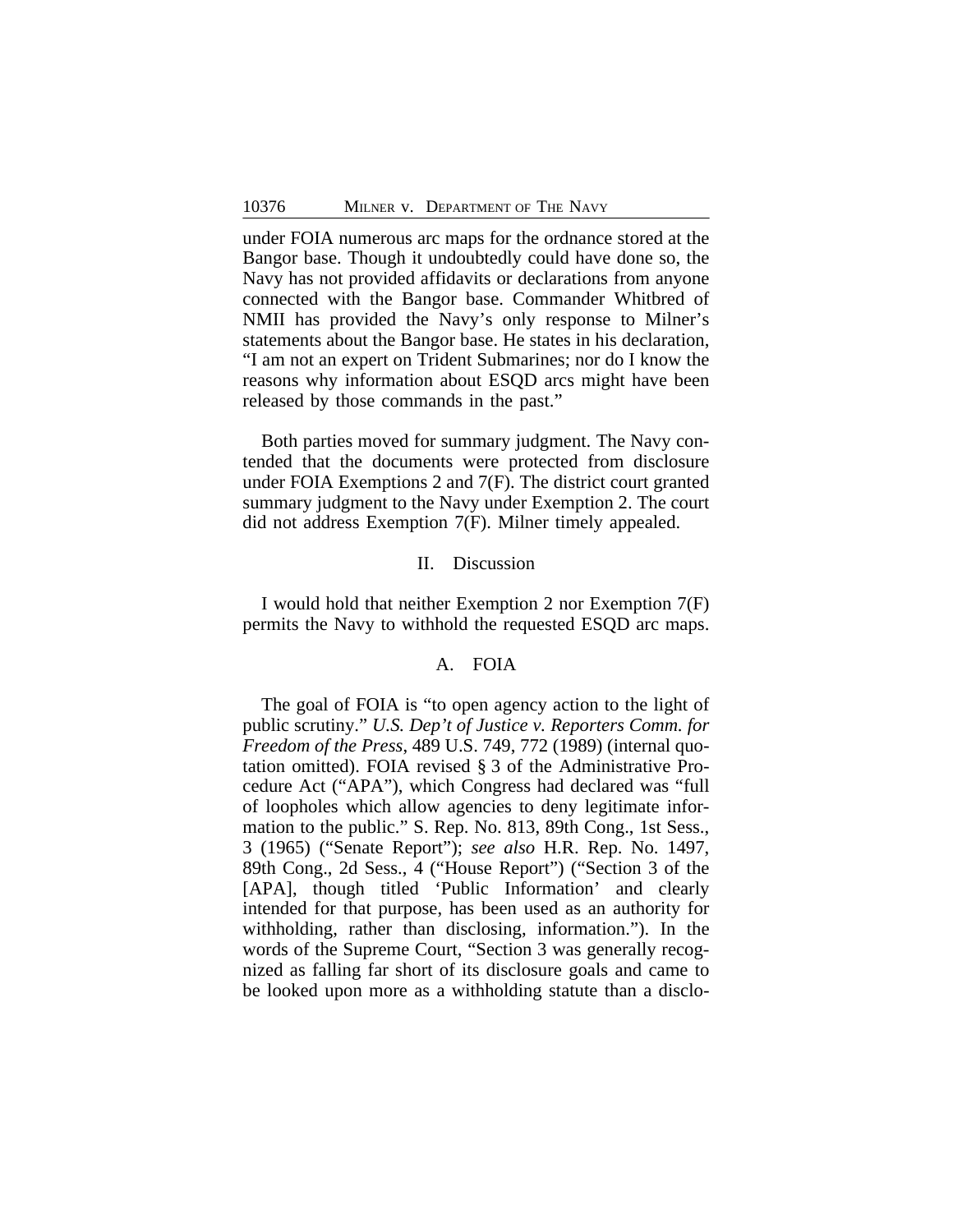sure statute." *Dep't of Air Force v. Rose*, 425 U.S. 352, 360 (1976) *(quoting EPA v. Mink*, 410 U.S. 73, 79 (1973)).

FOIA mandates that government agencies disclose their records through three methods. 5 U.S.C. § 552(a). Section 552(a)(1) requires that agencies publish certain information in the Federal Register. Section  $552(a)(2)$  requires that certain other types of material be made available for public inspection and copying. Section 552(a)(3), upon which Milner relies, requires disclosure of all other reasonably described records not already released under  $\S$  552(a)(1) or (a)(2).

Federal agencies may withhold requested documents only if they fall under one of the nine enumerated exemptions to mandatory disclosure under FOIA. Exemptions under FOIA "must be narrowly construed." *Rose*, 425 U.S. at 361. Exemptions under FOIA are also "explicitly exclusive." *U.S. Dep't of Justice v. Tax Analysts*, 492 U.S. 136, 151 (1989) (quoting *FAA Adm'r v. Robertson*, 422 U.S. 255, 262 (1975)). That is, we may not read additional exemptions into FOIA, no matter how desirable such exemptions might be in the view of the agency or the court. *See also Dep't of Interior v. Klamath Water Users Protective Ass'n*, 532 U.S. 1, 7-8 (2001); *Maricopa Audubon Soc'y v. U.S. Forest Serv.*, 108 F.3d 1082, 1085 (9th Cir. 1997). The existence of these nine enumerated exemptions "do[es] not obscure the basic policy that disclosure, not secrecy, is the dominant objective of the Act." *Rose*, 425 U.S. at 361.

#### B. FOIA Exemption 2

FOIA Exemption 2 allows agencies to withhold "matters . . . related solely to the internal personnel rules and practices of an agency." 5 U.S.C. § 552(b)(2). The question before us is whether ESQD arc maps are "related solely to internal personnel rules and practices" within the meaning of Exemption 2. I would hold that they are not.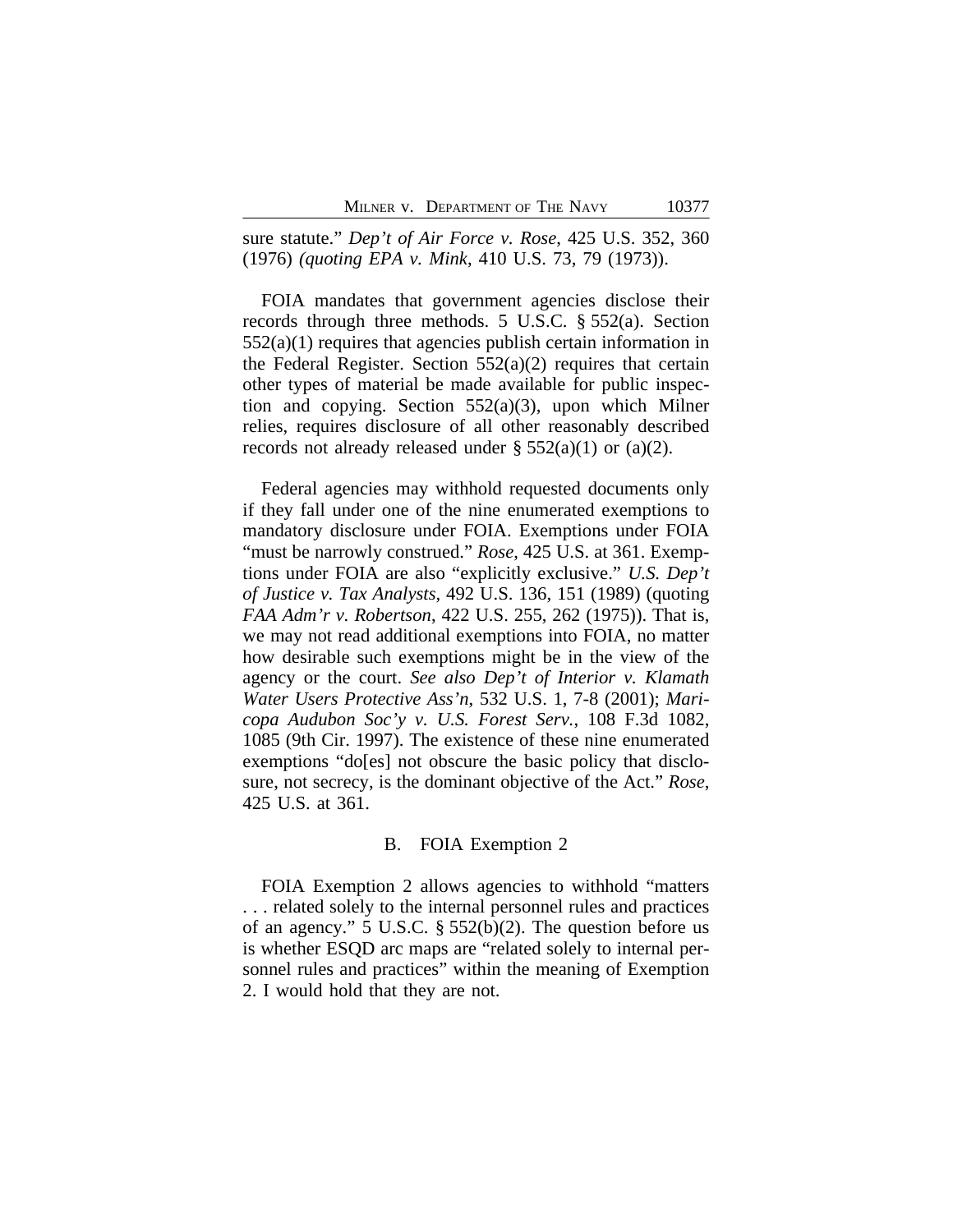I agree with part of the majority's analysis. I agree that we should adopt the reasoning of the D.C. Circuit articulated in *Crooker v. Bureau of Alcohol, Tobacco & Firearms*, 670 F.2d 1051 (D.C. Cir. 1981) (en banc). I further agree that our circuit's three decisions dealing with Exemption 2 — *Hardy v. Bureau of Alcohol, Tobacco & Firearms*, 631 F.2d 653 (9th Cir. 1980)*; Dirksen v. United States Department of Health and Human Services*, 803 F.2d 1456 (9th Cir. 1986); and *Maricopa Audubon Society v. United States Forest Service*, 108 F.3d 1082 (9th Cir. 1997) — are not inconsistent with *Crooker*. Finally, I agree that under *Crooker*, documents must be "predominantly internal" and pertain to "personnel rules and practices of an agency" to qualify under Exemption 2.

However, I strongly disagree with the majority's application of the part of *Crooker* that deals with what it calls "the circumvention requirement." Maj. Op. at 10366. *Crooker* held that a predominantly internal document whose release might result in the circumvention of agency regulation is protected under Exemption 2. Circumvention of agency regulation has a precise, and restricted, meaning. *Crooker* and all subsequent cases have held that the circumvention must be by a person or entity that is subject to regulation by the agency in question.

*Crooker* carefully described the sort of circumvention of agency regulation that qualifies a document for exemption under Exemption 2. *Crooker* noted that the Supreme Court's opinion in *Rose* had left open the question whether documents that would permit circumvention of regulation were exempted by Exemption 2. *Crooker* answered the question*,* holding that such documents were exempted. It quoted from *Rose* to make clear the sort of circumvention at issue. First, the Court in *Rose* had referred to Exemption 2 as being potentially available

only where necessary to prevent the *circumvention of agency regulations* that might result from *disclo-*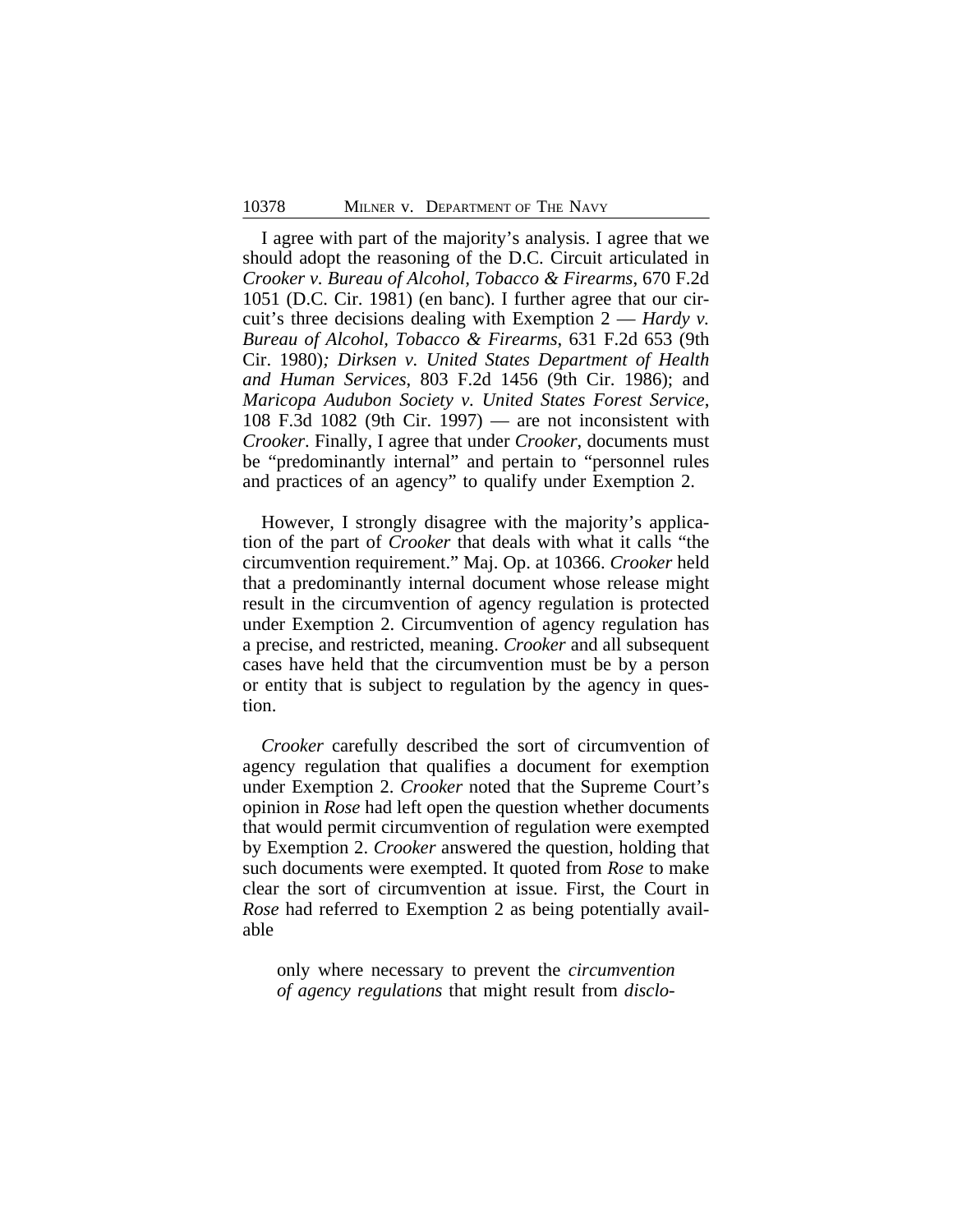*sure to the subjects of regulation* of the procedural manuals and guidelines used by the agency in discharging its regulatory function.

*Crooker*, 670 F.2d at 1066 (quoting *Rose*, 425 U.S. at 364) (emphasis altered). Second, the Court had noted that the primary focus of the House Report on Exemption 2 had been on "exemption of *disclosures that might enable the regulated to circumvent agency regulation*." *Crooker*, 670 F.2d at 1066 (quoting *Rose*, 425 U.S. at 366-67) (emphasis added). Thus, under *Crooker*, agency documents embodying "personnel rules and practices" are exempt under Exemption 2 only when they are "procedural manuals and guidelines used by the agency in discharging its regulatory function," and only when their disclosure "to the subjects of regulation" might result in the "circumvention of agency regulations." *Crooker*, 670 F.2d at 1066 (quoting *Rose*, 425 U.S. at 364).

Examples of documents whose release might result in circumvention of agency regulation by regulated persons or entities include "instructions to such government officials as investigators and bank examiners." *Crooker*, 670 F.2d at 1057. The documents we held exempt under Exemption 2 in *Hardy* and *Dirksen* are further examples of such documents. In *Hardy*, we held exempt under Exemption 2 a Bureau of Alcohol, Tobacco, and Firearms ("BATF") training manual whose disclosure risked circumvention of BATF regulation by parties subject to that regulation. In *Dirksen*, we held exempt under Exemption 2 a document containing Medicare processing Guidelines whose disclosure risked circumvention of agency reimbursement regulations by Medicare providers subject to Health and Human Services regulation. In *Hardy*, we emphasized that the BATF manual was a law enforcement manual, and in *Dirksen*, we analogized the Guidelines document to a law enforcement manual.

In a consistent line of cases decided after *Crooker*, the D.C. Circuit has restricted the application of Exemption 2 to docu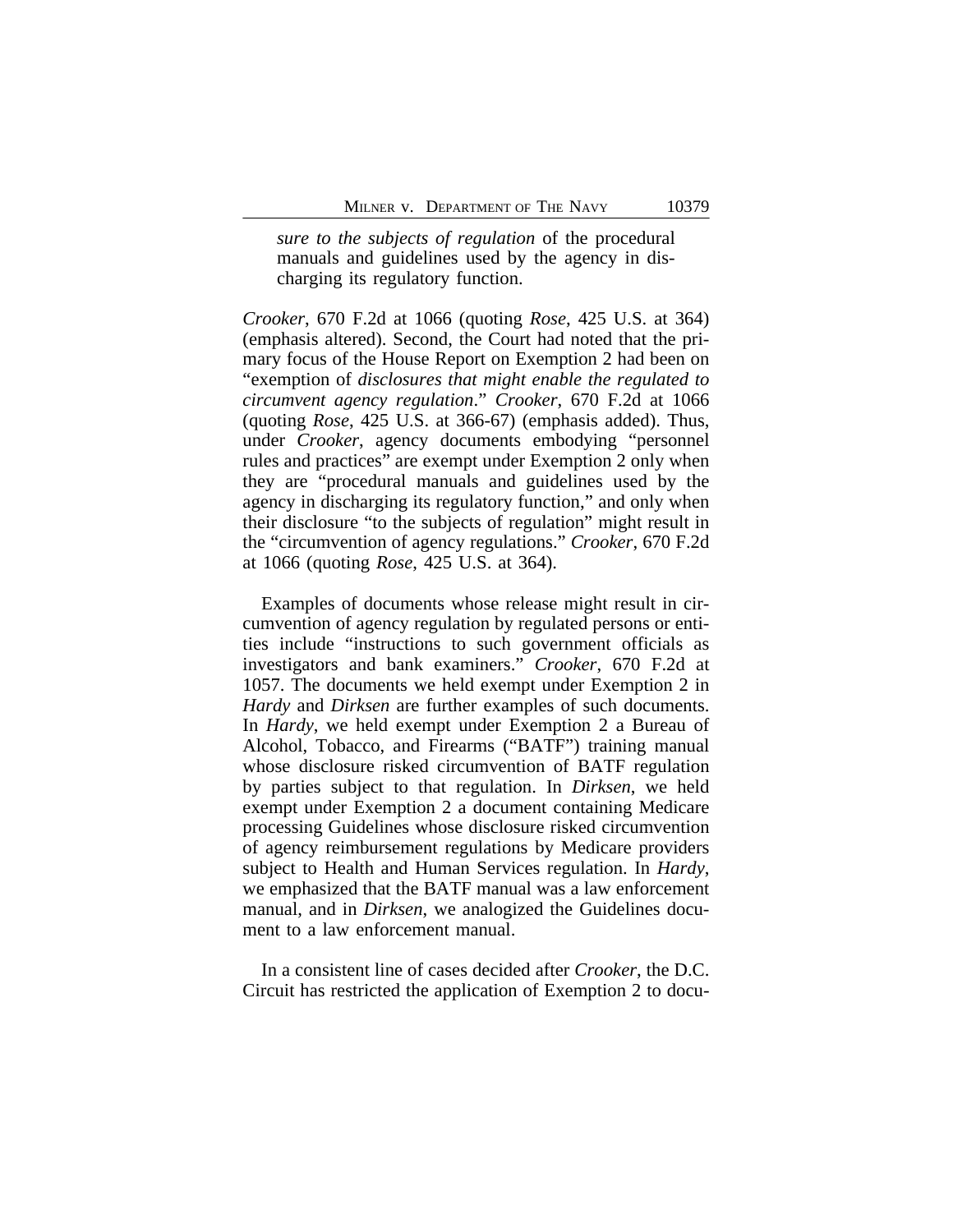ments whose release would permit the subjects of the agency's regulation to circumvent that regulation. In *National Treasury Employees Union v. United States Customs Service*, 802 F.2d 525 (D.C. Cir. 1986), the court held that the Customs Service could withhold "crediting plans" it used to evaluate job applicants. *Id*. at 531. The court determined that "release of the plans creates a significant risk that the Service's applicant evaluation program will be seriously compromised" because "advance knowledge of the plans by applicants would allow and induce at least some of them to embellish—or perhaps even fabricate—their backgrounds to suit the appropriate crediting plan." *Id*. at 529.

In *Schiller v. NLRB*, 964 F.2d 1205 (D.C. Cir. 1992), the court similarly allowed the National Labor Relations Board ("NLRB") to withhold documents containing the agency's litigation strategies in Equal Access to Justice Act ("EAJA") actions. *Id*. at 1207. The EAJA allows prevailing parties to recover attorney's fees and costs from the agency in certain circumstances. *See* 5 U.S.C. § 504. The court held that requiring the NLRB to disclose its litigation strategies would "compromis[e] the Board's ability to defend itself in EAJA actions." 964 F.2d at 1208.

In *PHE, Inc. v. United States Department of Justice*, 983 F.2d 248 (D.C. Cir. 1993), the court allowed the FBI to claim Exemption 2 for the section of its Manual of Investigative Operations and Guidelines related to interstate transportation of obscene matter. *Id*. at 251. This withheld section "detailed specific documents, records and sources of information available to Agents investigating obscenity violations, as well as the type of patterns of criminal activity to look for when investigating certain violations." *Id*. The court agreed with the government that the disclosure of this portion of the Manual would "provide[ ] violators with an opportunity to impede lawful investigations." *Id*.

The case law in other circuits is consistent with that of the D.C. Circuit. In *Caplan v. Bureau of Alcohol, Tobacco &*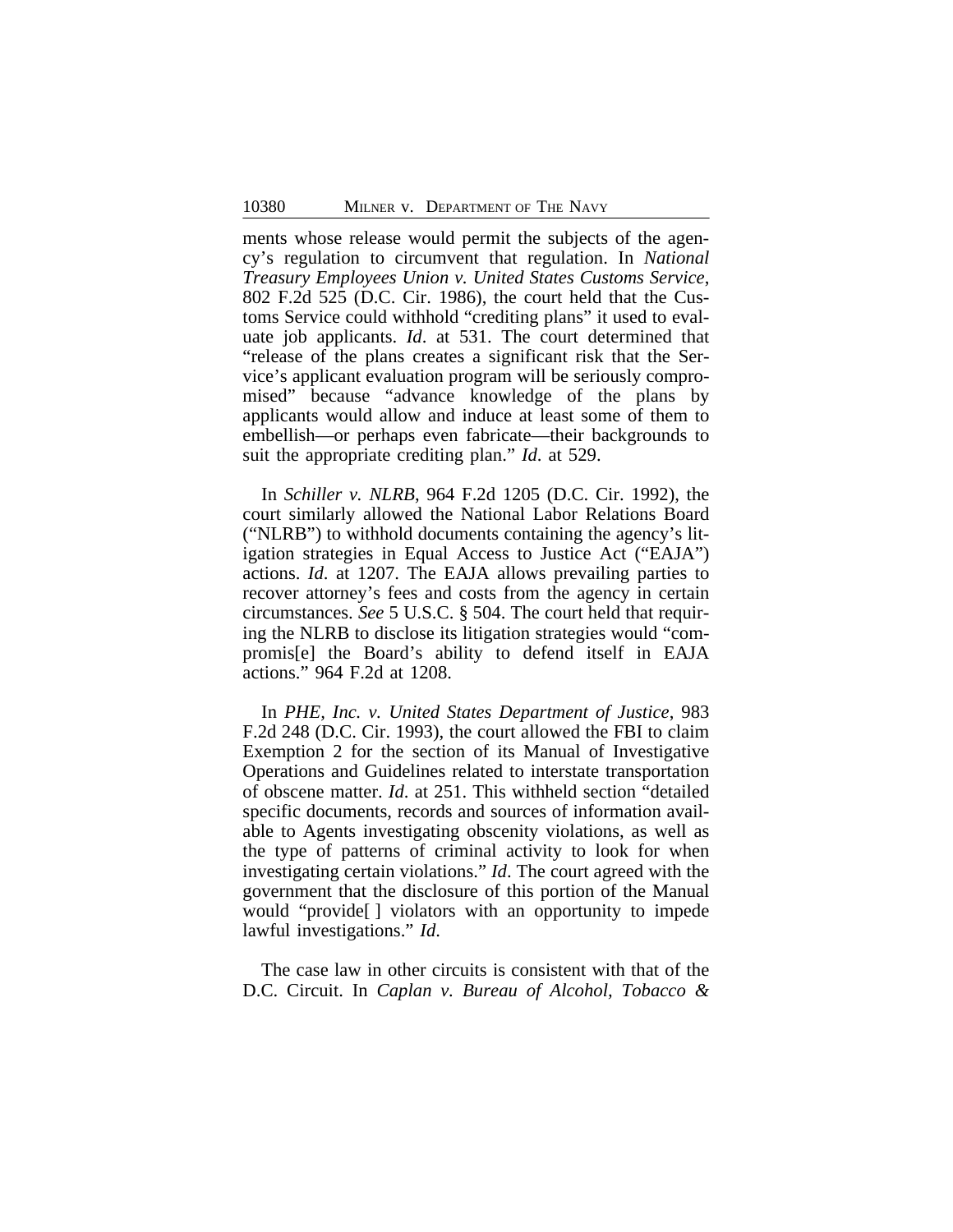*Firearms*, 587 F.2d 544 (2d Cir. 1978), the Second Circuit held exempt under Exemption 2 a BATF Raids and Searches training manual. *Id*. at 546. The court stated that releasing the manual would "significantly assist those engaged in criminal activity by acquainting them with the intimate details of the strategies employed in its detection." *Id*. at 547. The Seventh Circuit followed suit in *Kaganove v. EPA*, 856 F.2d 884 (7th Cir. 1988), holding exempt under Exemption 2 an EPA document used to rate job candidates. *Id*. at 889-90. The court found that disclosing the document would allow job applicants to exaggerate their credentials to receive higher ratings. *Id*. at 890.

The majority does not acknowledge the limited sense in which circumvention of agency regulation is used in the case law interpreting Exemption 2. The majority has cited no case — and can cite no case — in which Exemption 2 was applied more broadly than in the cases I have just described. In all of the reported cases dealing with the issue, Exemption 2 applies only to documents whose release would facilitate circumvention of agency regulation by a regulated person or entity. Under long-standing and well-established law, a document is protected under Exemption 2 only if its release risks circumvention *by a regulated person or entity*. Exemption 2 does not apply in this case because there is no such person or entity. The Navy is not acting as a regulatory or law enforcement agency, and the arc maps do not regulate anyone or anything outside the Navy itself.

The majority ignores a consistent line of cases in which agency maps have been held not to qualify under Exemption 2. Most important is our own case, *Maricopa Audubon Society v. United States Forest Service*, 108 F.3d 1082 (9th Cir. 1997), in which we held that Forest Service maps showing the locations of goshawk nests were not protected from disclosure under Exemption 2. 108 F.3d at 1086-87. We so held despite the concern expressed by the district court that if the maps fell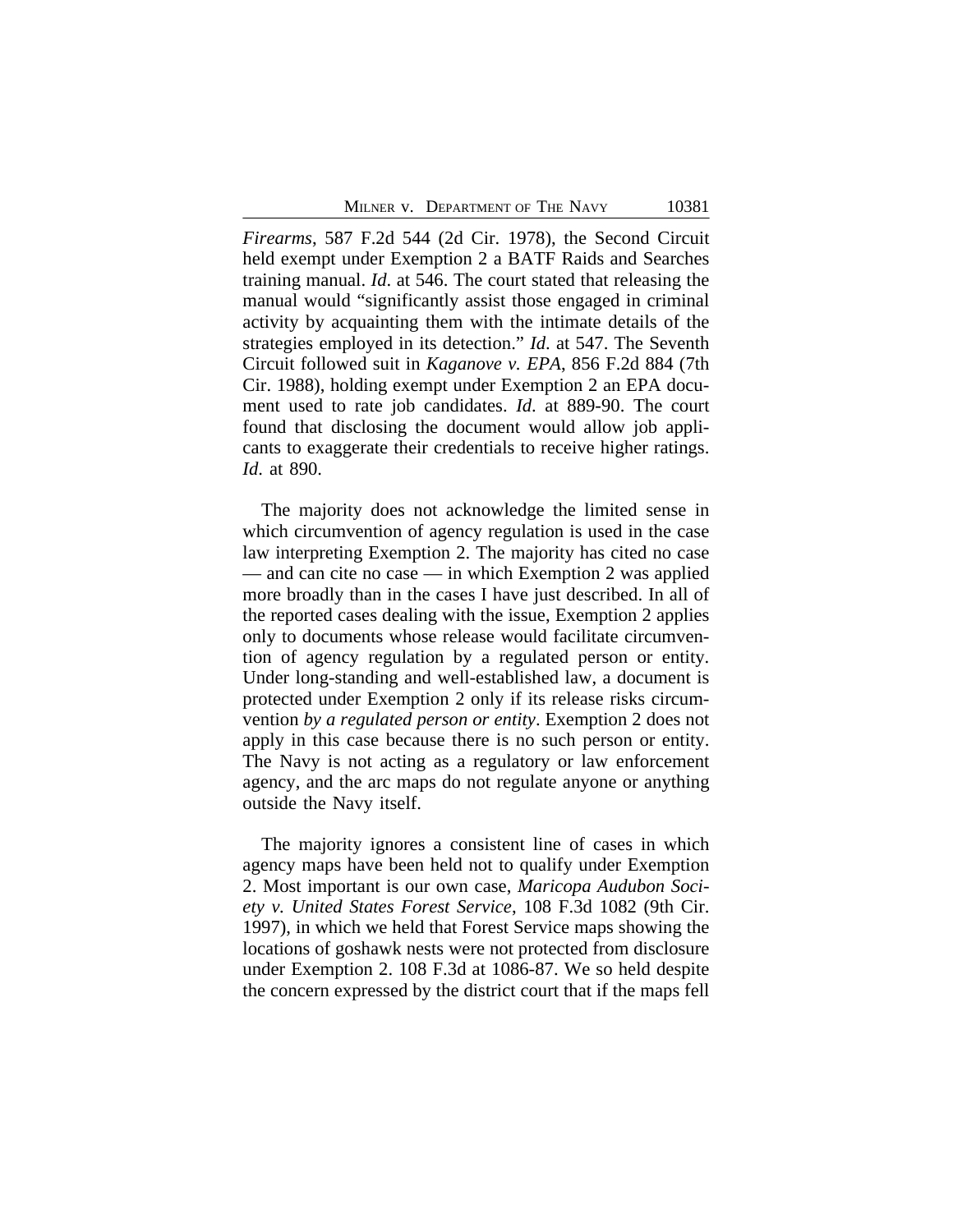into the wrong hands harm to the goshawks could result. *Id*. at 1084.

Other cases include *Audubon Society v. United States Forest Service*, 104 F.3d 1201 (10th Cir. 1997), *Living Rivers, Inc. v. United States Bureau of Reclamation*, 273 F. Supp. 2d 1313 (D. Utah 2003), and *DeLorme Publishing Co. v. National Oceanic & Atmospheric Administration of the United States Department of Commerce*, 917 F. Supp. 867 (D. Me. 1996). In *Audubon*, the Tenth Circuit held that maps identifying Mexican spotted owl nest sites were not protected from disclosure under Exemption 2. 104 F.3d at 1204. In *Living Rivers*, the district court determined that the Bureau of Reclamation could not withhold maps showing which downstream areas would be flooded if the Hoover Dam or the Glen Canyon Dam failed. 272 F. Supp. 2d at 1318. The court so held despite the government's contention that releasing the maps "would [compromise] dam security and the security of the surrounding populations." *Id*. at 1315. In *DeLorme*, the district court rejected the National Oceanic and Atmospheric Administration's attempt to withhold compilations of its nautical charts from disclosure under Exemption 2. 917 F. Supp. at 876.

The key question in these cases was not whether the documents at issue were maps per se, but rather the consequence of the release of the maps. Even though there was some potential risk of harm from the release of the maps, their release did not risk circumvention of regulation by regulated persons or entities. I agree with the majority that releasing a map showing the location of cameras in a prison would be protected under Exemption 2. *See* Maj. Op. at 10367 n.6. Such a map would be protected because its disclosure would risk circumvention of regulation by regulated persons, i.e. by the prison's inmates. But our case is quite different. In our case, there is — at least, according to the Navy — a risk of harm from release of the maps. But the risk is not that a regu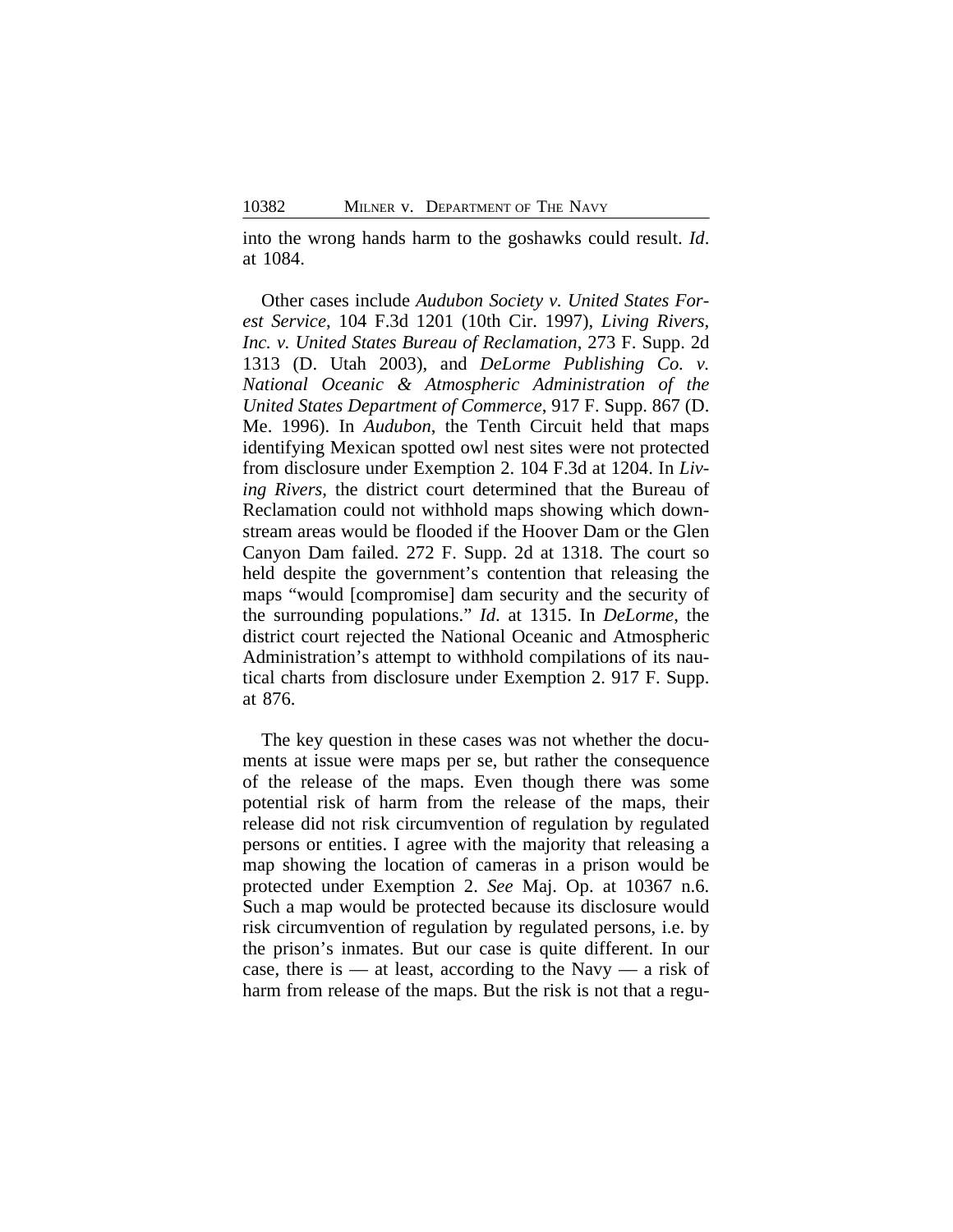lated person or entity will be thereby assisted in avoiding the agency's regulation.

Given the foregoing extensive and consistent lines of precedent, the conclusion is inescapable that the arc maps at issue in this case are not exempt under Exemption 2. The ESQD arc maps do not qualify for Exemption 2 under this circuit's analysis in *Hardy* and *Dirksen*; under the D.C. Circuit's analysis in *Crooker* and subsequent cases; or under the analyses of the other circuits. The arc maps are not "procedural manuals [or] guidelines used by the agency in discharging its regulatory function" whose disclosure "to the subjects of regulation" might result in the "circumvention of agency regulations." *Crooker*, 670 F.2d at 1066. Rather, the maps fall squarely under the analysis in our circuit's decision in *Maricopa*, in the Tenth Circuit's decision in *Audubon*, and in the district courts' decisions in *Living Rivers* and *DeLorme*. I would therefore hold that the ESQD arc maps at issue in this appeal are not exempt under Exemption 2.

#### C. FOIA Exemption 7(F)

Because I would hold that the ESQD arc maps are not exempt under Exemption 2, I would also reach the question whether the maps are exempt under Exemption 7(F). Exemption 7(F) covers "matters that are . . . records or information compiled for law enforcement purposes, but only to the extent that the production of such law enforcement records or information . . . could reasonably be expected to endanger the life or physical safety of any individual." 5 U.S.C. § 552(b)(7)(F). I would hold that the ESQD arc maps are not covered under Exemption 7(F) because they were not "compiled for law enforcement purposes."

The Navy has the burden of proving that it is a "law enforcement" agency and that the ESQD arc maps were "compiled for law enforcement purposes." *Church of Scientology of Cal. v. U.S. Dep't of the Army*, 611 F.2d 738, 748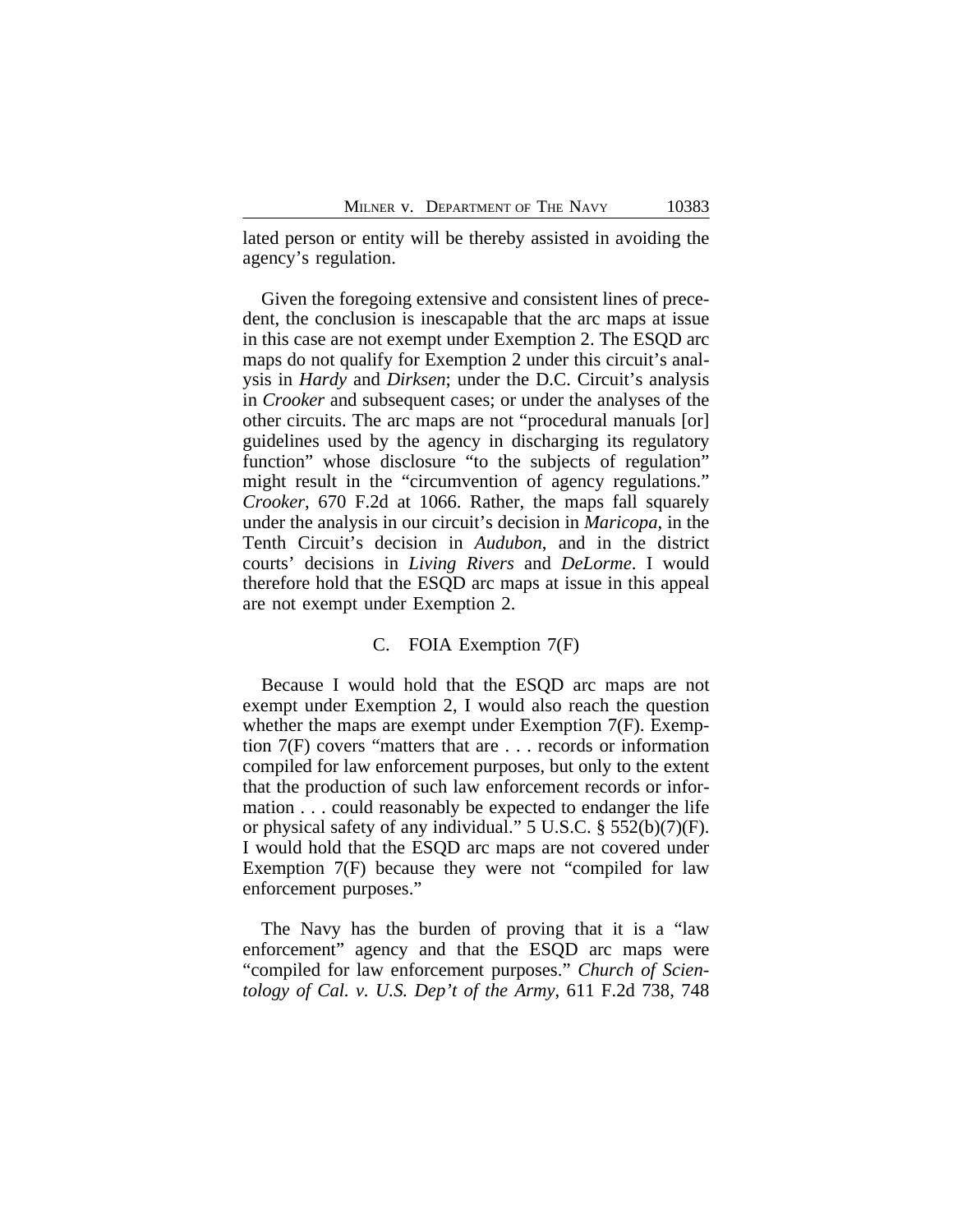(9th Cir. 1980). An agency with a " 'mixed' function, encompassing both administrative and law enforcement functions, must demonstrate that it had a purpose falling within its sphere of enforcement authority in compiling the particular document." *Id*. A law enforcement purpose is an "adjudicative or enforcement purpose[ ]," such as the "enforcement of any statute or regulation within the authority" of the agency. *Id*. "Information need not have been originally compiled for law enforcement purposes in order to qualify for the 'law enforcement' exemption, so long as it was compiled for law enforcement purposes at the time the FOIA request was made." *Lion Raisins v. U.S. Dep't of Agric.*, 354 F.3d 1072, 1082 (9th Cir. 2004) (quoting *John Doe Agency v. John Doe Corp.*, 493 U.S. 146, 155 (1989)).

The Navy concedes that it is an agency with a mixed function. Therefore, it must demonstrate that it "had a law enforcement purpose based upon properly delegated enforcement authority" for compiling the ESQD arc maps. *Church of Scientology*, 611 F.2d at 748. The Navy does not meet this standard. Agencies with law enforcement powers have the ability to conduct investigations or adjudications to enforce laws or regulations. *See, e.g.*, *Church of Scientology Int'l v. I.R.S.*, 995 F.2d 916, 919 (9th Cir. 1993) (finding that the Exempt Organization Division of the IRS performs a law enforcement function "by enforcing the provisions of the federal tax code that relate to qualification for tax exempt status"); *Lewis v. I.R.S.*, 823 F.2d 375, 379 (9th Cir. 1987) (holding that the I.R.S. has a law enforcement purpose in the context of a criminal tax investigation); *Binion v. U.S. Dep't of Justice*, 695 F.2d 1189, 1194 (9th Cir. 1983) (stating that the F.B.I. has a "clear law enforcement mandate"). The divisions of the Navy responsible for producing ESQD arc maps and conducting operations on NMII have no such powers. These divisions are distinct from those with investigative powers, such as the Naval Investigative Service of the Office of Naval Intelligence, which we examined in *Church of Scientology*. 611 F.2d at 748.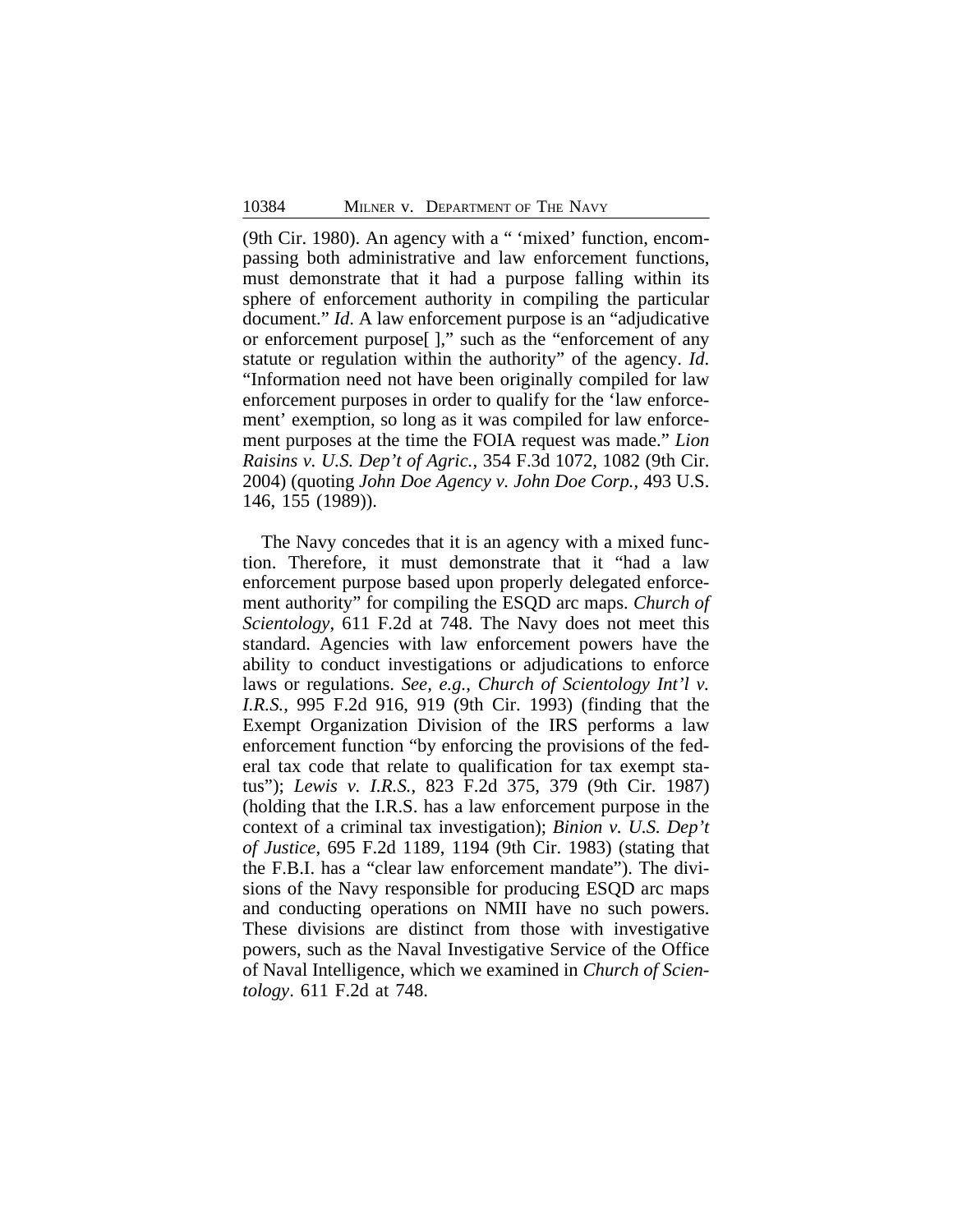Even if the branch of the Navy that created the ESQD arc maps had law enforcement authority, these documents were not compiled for law enforcement purposes. Commander Whitbred stated that the Navy "use[s] these arcs to design, array, and construct ammunition storage facilities, and to organize ammunition operations for risk mitigation and enhanced safety." This is not an "adjudicative or enforcement purpose[ ]." *Church of Scientology*, 611 F.2d at 748. I would therefore hold that the ESQD arc maps at issue in this appeal are not exempt under Exemption 7(F).

# D. FOIA Exemption 1

I am myself a former Navy officer. I yield to no one in my admiration for the care and professionalism of the Navy in its handling of ordnance, at NMII and elsewhere.

There is reason to suspect that the Navy's reluctance to release the ESQD arc maps for NMII is not based on the danger to national security that might be posed if the arc maps were released to Milner and the general public, but rather on the political difficulties that might be created by their release. This is strongly suggested by the contrast between the Navy's behavior with respect to the arc maps for the Bangor base and its behavior with respect to comparable arc maps for NMII. The Navy voluntarily provided to Milner under FOIA numerous ESQD arc maps for the Bangor base. That base is located four to five miles across land from the nearest town. So far as the record reveals, there was little political sensitivity to the possible dangers posed by the storage of conventional ordnance at Bangor.

By contrast, the Navy has been unwilling to provide to Milner the comparable ESQD arc maps for the same type of ordnance stored at NMII. NMII is located a little more than two miles across open water from Port Townsend and a little more than a mile across open water from Port Hadlock and Irondale. It is clear from the record that there is substantial politi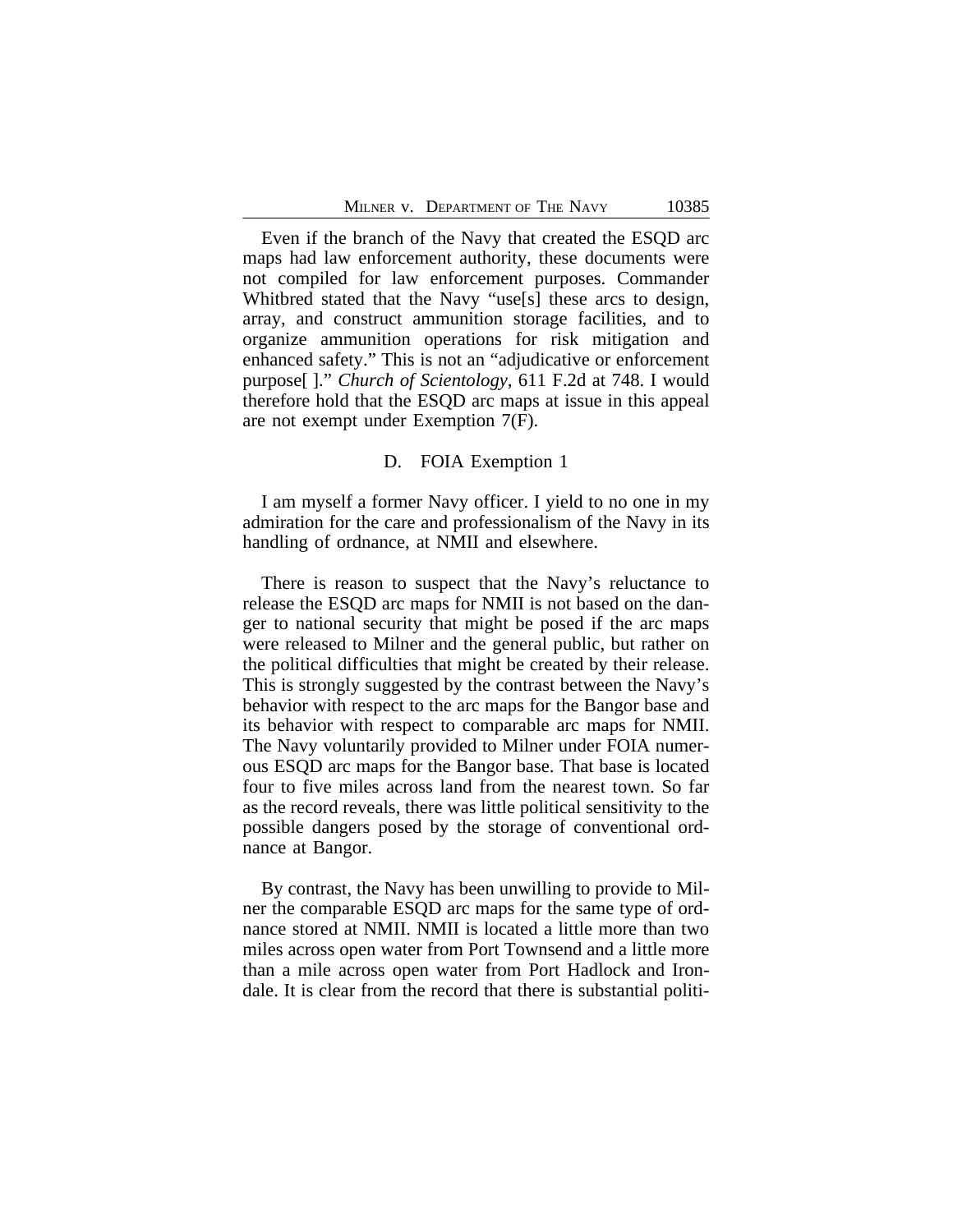cal sensitivity to the possible danger posed by the storage of ordnance at NMII. This political sensitivity is shown, for example, by Jefferson County Commissioner Johnson's invitation to the Navy to appear at a public forum to discuss "NAV MAG Indian Island and the plans for the island" on a panel with local hospital, emergency operations, law enforcement and fire fighting personnel. The nature of the Navy's response is shown by its unwillingness to accept the invitation, and its preference instead to continue to conduct its "current outreach program" in which Captain Kurtz, appearing alone, spoke to various community groups and civic organizations.

Commander Whitbred states in his declaration that a person may be able to "reverse engineer" ESQD arc maps, and thereby to discover information about "particular ammunition, explosive[s and] weapons systems," with possible adverse consequences for national security. I have trouble reconciling Commander Whitbred's statement about the national security risks of releasing the ESQD arc maps for NMII with the Navy's failure to classify these maps. Exemption 1 of FOIA specifically exempts from disclosure classified matters "kept secret in the interest of national defense or foreign policy." 5 U.S.C. § 552(b)(1). This exemption is specifically designed to allow government agencies to withhold information that might jeopardize our national security. If the disclosure of the ESQD arc maps is as dangerous as Commander Whitbread claims, the Navy is acting irresponsibly by not classifying them. I would be willing to remand to the district court, even at this late stage in the litigation, in order to give the Navy an opportunity to classify the arc maps at NMII and thereby to qualify them under Exemption 1 if it truly believes that Commander Whitbred's stated concerns about reverse engineering are legitimate. But my colleagues in the majority have declined to follow this course.

# Conclusion

FOIA is a careful "balance between the interests of the public in greater access to information and the needs of the Gov